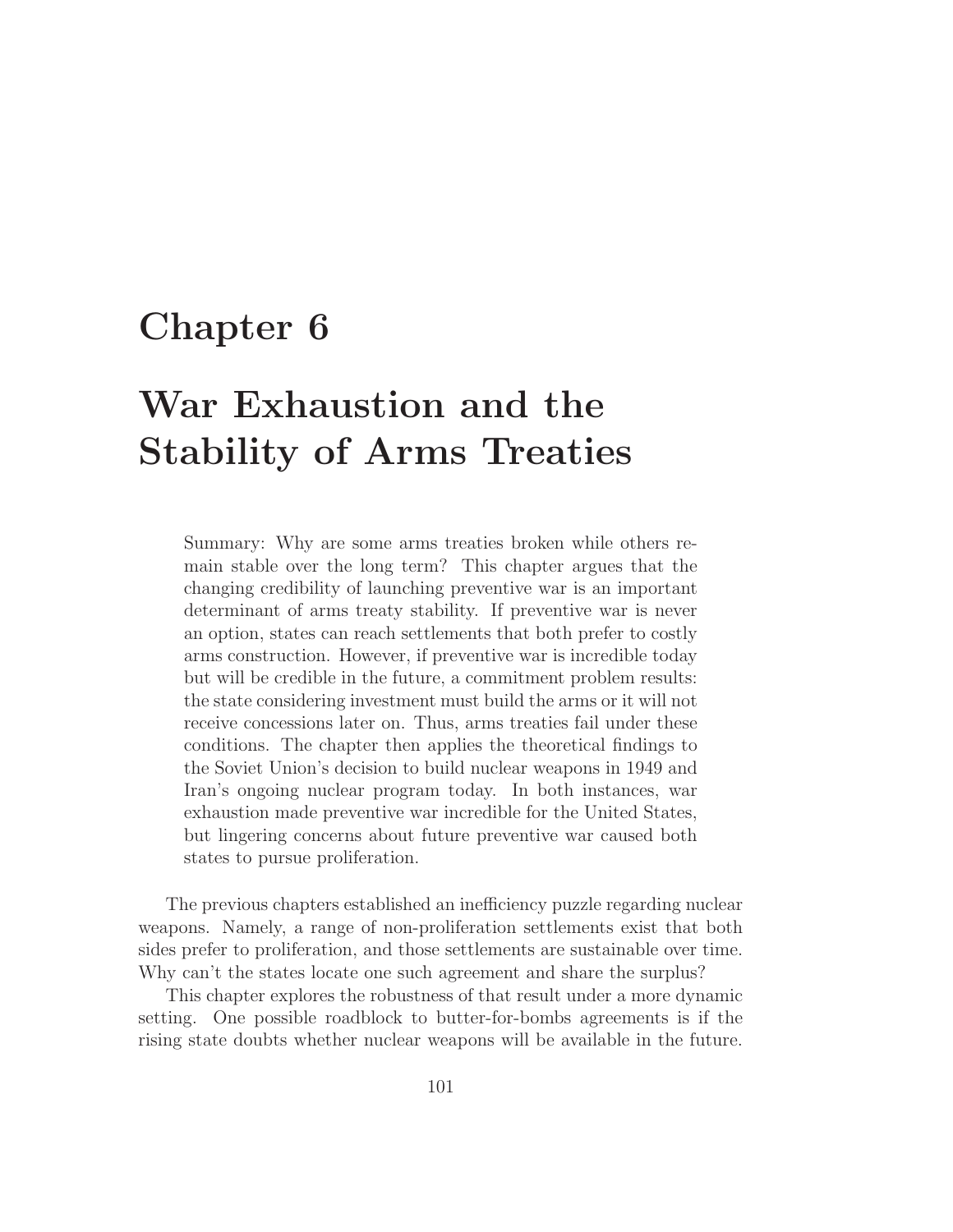Suppose, for the moment, that the rising state will suddenly lose the ability to proliferate tomorrow. Bargaining tension arises. Imagine the rising state opts not to proliferate today. Then the declining state can offer the rising state's reservation value for war without nuclear weapons for the rest of time. The rising state accepts these offers since its only alternative (war) is not any more attractive. So the rising state must have nuclear weapons tomorrow to secure any concessions in the future.

Moving back a step, this inevitability forces the rising state to proliferate today. The declining state would like to buy off the rising state immediately and in the future, but the rising state knows that the promise of later concessions is inherently incredible. Thus, a commitment problem induces the rising state to invest in nuclear weapons.

The above intuition explains why bargaining might break down, but it does so in a trivial manner. A rising state's ability to proliferate does not exogenously vanish from one day to the next. A non-trivial explanation for proliferation would endogenously explain why the rising state will be unable to proliferate in the future. In other words, the rising state's limitations must form due to actions the states take within the context of their strategic environment.

This chapter provides such a causal mechanisms, focusing on situations in which the declining state's desire to prevent varies over time. If this desire fluctuates greatly, the states find themselves in the aforementioned commitment problem. When the declining state is weak, it wishes it could promise continued concessions into the future. However, the moment the declining state's appetite for war returns, it will inevitably cut off concessions. Anticipating this, the rising state ignores the declining state's promises and proliferates while its rival is vulnerable. The result is inefficient but unavoidable.

Putting the theory into context, consider Iran's dilemma today. Some pundits treat Iran's desire to obtain nuclear weapons as proliferation for the sake of proliferation, as though Iran is singularly obsessed with obtaining nuclear weapons for some inexplicable reason. However, as the main theoretical chapter demonstrated, if Iran merely wishes to improve its bargaining position vis-a-vis the United States, then the parties should bargain their way to a nonproliferation settlement. In turn, understanding Iran's desire to proliferate is no trivial matter.

Taking a step back, though, structural factors have left Iran frustrated. At the moment, the United States is in a delicate geopolitical position. After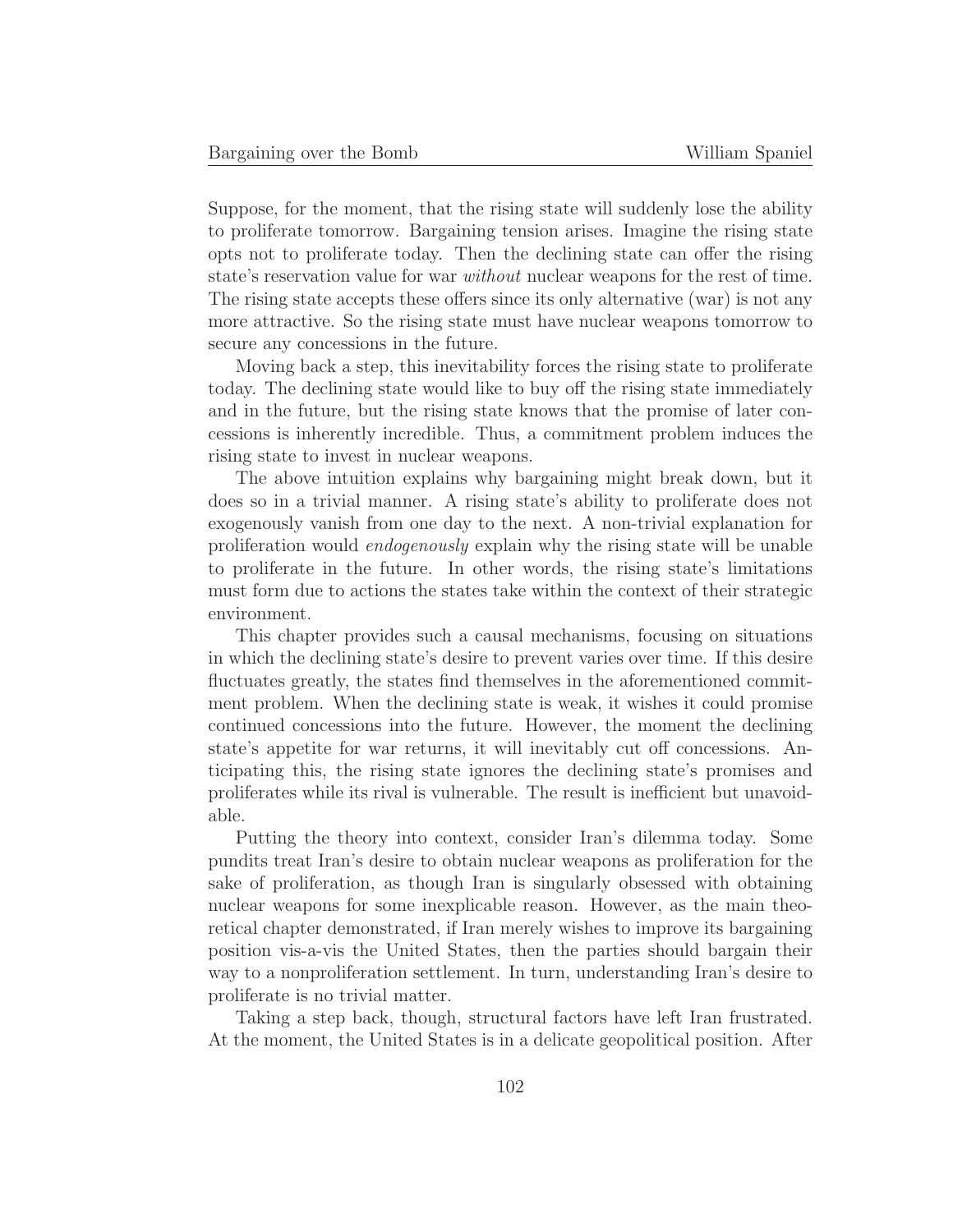roughly a decade of fighting in both Afghanistan and Iraq, Americans are coping with a bout of war exhaustion–the unwillingness to engage in future conflict after suffering through prior conflict. This war exhaustion creates a window of opportunity for Iran. Conceivably, American war exhaustion will eventually wear off, at which point the United States will launch preventive war if Iran continues down the path of proliferation. In the meantime, however, Iran is free to acquire nuclear weapons unimpeded. Due to the aforementioned commitment problem, Iran must proliferate to receive concessions in the future even though mutually preferable outcomes exist.

War exhaustion has contributed to proliferation in the past as well. Immediately following World War II, the Soviet Union faced a similar window of opportunity. At the time, Washington would have liked to buy off Moscow and avoid a nuclear-powered Eastern Bloc. However, Stalin could not trust that those concessions would continue once American war exhaustion wore off. Thus, the credible threat of preventive war in the future compelled the Soviet Union to join the nuclear club in 1949 while the United States was still vulnerable.

This chapter has four additional sections. It begins by laying out the microfoundations for war exhaustion. Next, it modifies the model from Chapter 3 to include the dynamics of war exhaustion; if war exhaustion wears off sufficiently quickly, the rising state proliferates due to the commitment problem. The following section relates the model's findings to the Soviet Union's decision to proliferate immediately after World War II and the ongoing crisis with Iran. The chapter finishes by highlighting important theoretical issues that affect the results but are common to this type of model.

# **6.1 What Is War Exhaustion?**

Political science research into war exhaustion dates back to at least Richardson (1960, 232), who wrote that "a long and severe bout of fighting confers immunity on most of those who have experienced it; so that they no longer join in fights." The idea is straightforward: war is costly, and every incremental unit of effort a state pours into conflict is increasingly  $costly<sup>1</sup>$ . Thus, a long and costly fight makes a state wearier of joining another fight soon thereafter.

<sup>&</sup>lt;sup>1</sup>That is, in formal language, the first and second derivatives of the function that maps war effort into costs are strictly positive.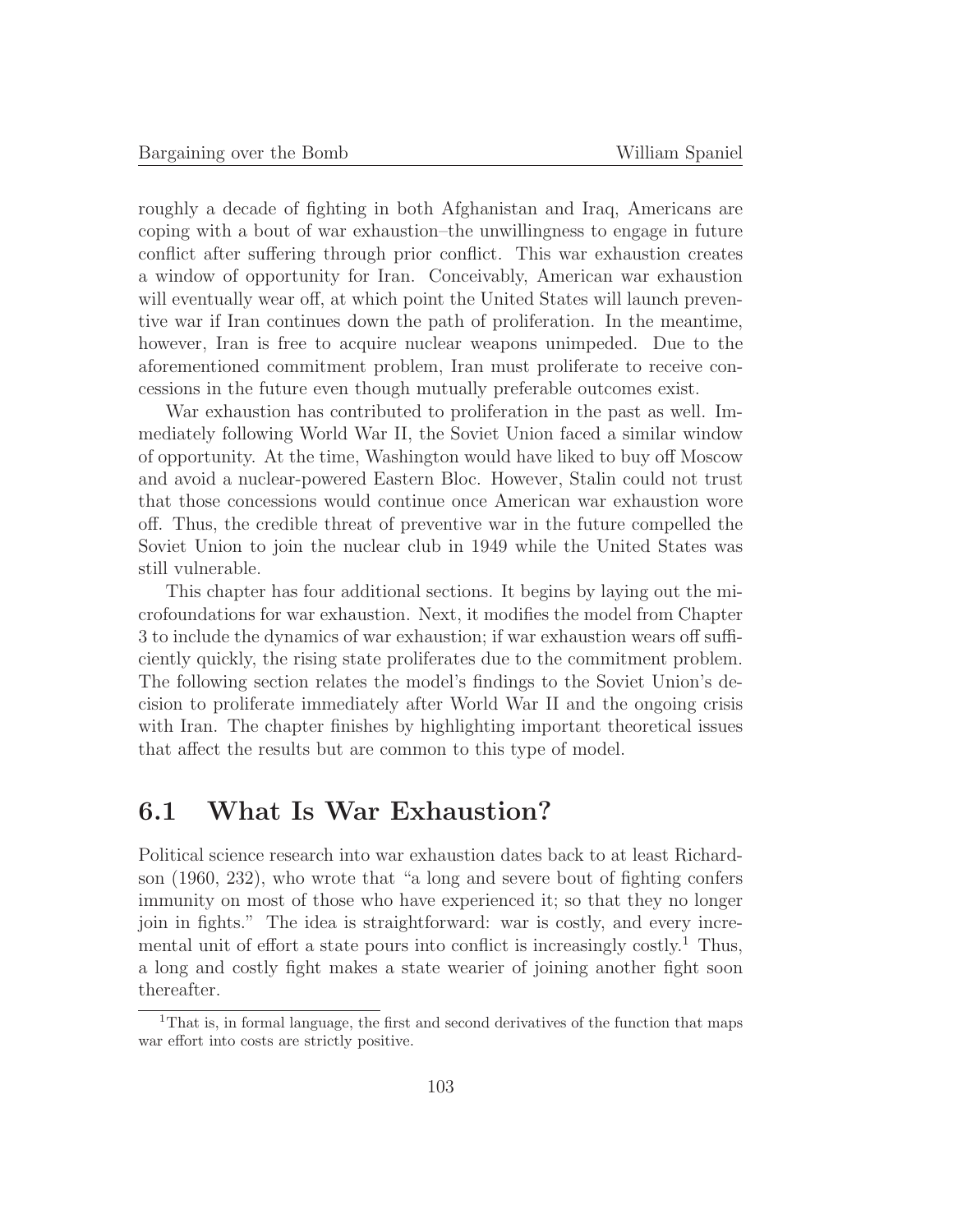Empirical research on war exhaustion fails to demonstrate consistent effects either on the system level or national level. In particular, Levy and Morgan (1986) and Garnham (1986) fail to reject the null hypothesis that war makes a state less likely to go to war in the near future. Pickering (2002), controlling for a state's performance in the previous conflicts, finds a non-linear relationship. Meanwhile, Ostrom and Job (1986) see a decrease in the likelihood of militarized interstate disputes following prior conflict, while Feaver and Gelpi (2004, 77-85) note that longer wars further temper military action. Lian and Oneal (1993) find evidence that U.S. public opinion plays a strong factor here, as presidents receive weaker rally 'round the flag bonuses during periods of exhaustion.

However, in his empirical analysis, Garnham is careful not to equate large-n aggregate results with individual level behavior. He cites aversion to conflict in France post World War I and in the United States post-Korean War; neither country wished to immediately reenter a state of war due to the toll of fighting. In fact, theories of war exhaustion say nothing about the overall expectation about the likelihood of future conflict. Rather, exhaustion says that, *ceteris paribus*, the costliness of continuous war ought to eventually force a state into submission.

Applying the theory empirically is difficult due to the ceteris paribus qualifier. Other effects could conspire to make war more likely and cancel out exhaustion's effect in practice.<sup>2</sup> For example, increased industrial investment for war could make future wars less expensive if the state suffered few casualties in the original conflict. Careful empirical methods can resolve these issues by including control variables or factoring in selection effects. But theoretical work in non-dyadic bargaining theory remains largely unexplored, so how one should create such controls is unclear.<sup>3</sup>

<sup>&</sup>lt;sup>2</sup>Wagner (2007, 17-21) provides a useful analogy. Waltz (1979, 168) claims that bipolar worlds lead to fewer conflicts due to the lower probability of miscalculation is lowest under these circumstances. But even if Waltz's assertion about miscalculation is true, for his conclusion to hold, it must also be the case that miscalculation only causes war among great powers and no other factors that could cause war increase in a world of bipolarity.

<sup>3</sup>One might wonder why a state would allow itself to grow war exhausted in the first place if it leads to unfortunate consequences. As the phrase implies, one must have been at war–and for a significant amount of time–to suffer from war exhaustion. However, war exhaustion is consistent with preexisting dyadic models of war. In the next section's model, war exhaustion creates a commitment problem which ultimately leads to a loss in utility for the declining state. But this is equivalent to saying that the original war is costly. Whereas we traditionally understand the cost of war as the loss of life and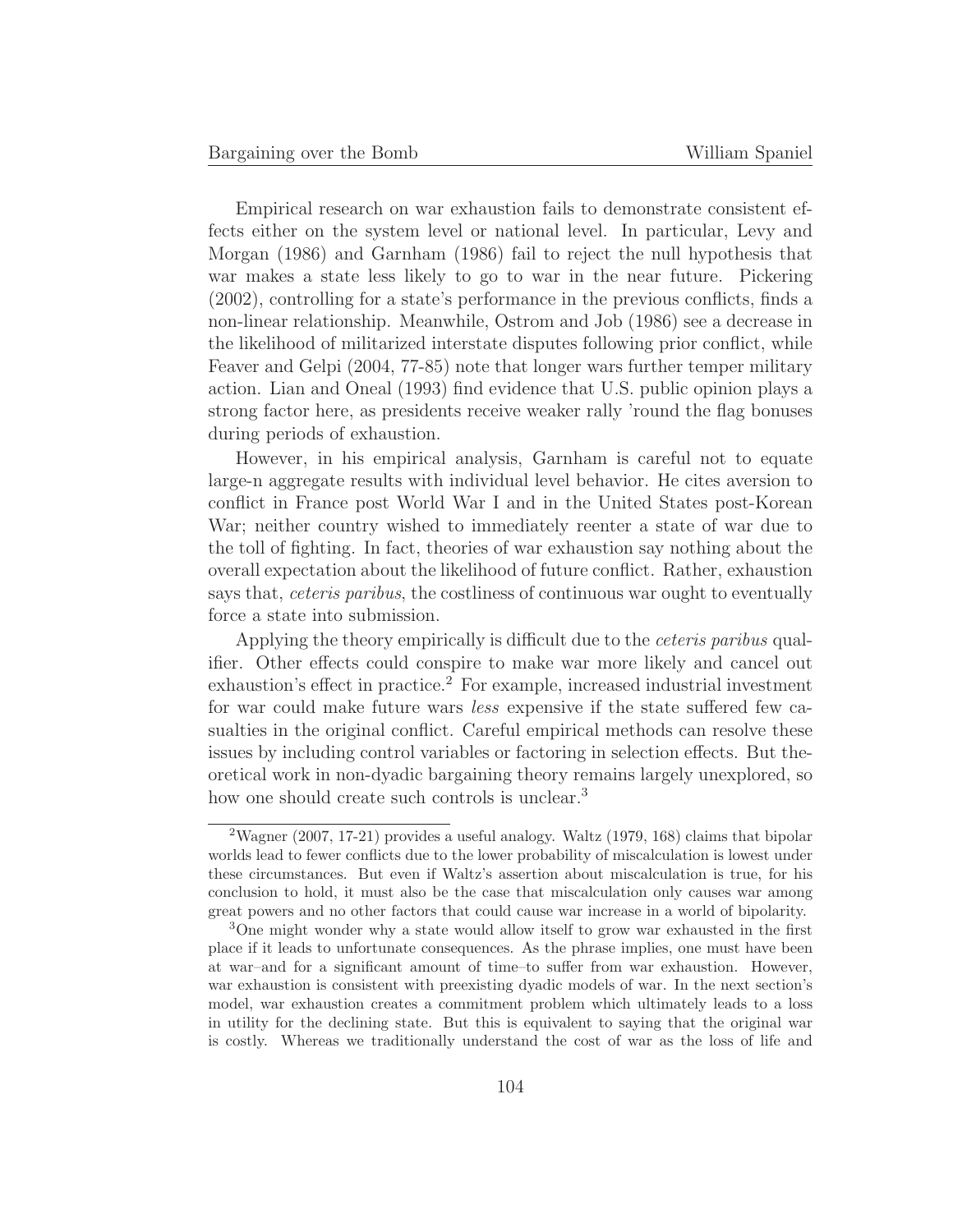A second approach deemphasizes the resolve aspects of fighting multiple wars and instead looks at the practical issues. Treisman (2004) notes that when negotiating with two parties over separate issues, fighting over the less important issue leaves the state with fewer military resources to combat the more important issue. So a state may appease the less important rival to prepare for conflict with the more important rival. This chapter picks up the analysis after that conflict has occurred. While war consumes resources in the short term, a state can reinvest in its military capacity and improve its posture in coercive bargaining relationship over the less important issue.

As such, the next section works around the complexities of all geopolitical post-war shocks found in the empirical literature by isolating the effects of war exhaustion on arms agreements. If the declining state cannot deter the rising state today but will deter the rising state tomorrow, a commitment problem results. The rising state jumps at the opportunity to proliferate during the declining state's moment of vulnerability despite the inefficient result.

# **6.2 Modeling War Exhaustion**

## **6.2.1 Actions and Transitions**

The interaction maintains the same overall framework as the basic model from Chapter 3. The game begins with R not having developed the weapon. In such a pre-shift period, D begins by making an offer  $x_t \in [0, 1]$  for t. R can accept, reject, or build in response. Accepting ends the period, and R and D receive  $x_t$  and  $1 - x_t$  respectively for t. Rejecting leads to pre-shift war, which ends the game. R receives  $p_R - c_R$  for the rest of time, while D receives  $1 - p_R - c_D(t)$  for the rest of time, where  $p_R \in [0, 1)$ ,  $c_R > 0$ , and  $c_D(t) > 0$  for all t. Note that D's war payoff is different from the original model, as the cost is a function of the period.

If R builds, it pays a cost  $k > 0$ . D observes R's decision and chooses whether to prevent or advance to the next period. Preventing leads to the

destruction of property, this expanded interpretation allows the cost to also incorporate the negative externalities of war. Thus, conflict can remain optimal despite the possibility of war exhaustion. In the analysis section, we will see that this is especially so when the ex ante expectation of war exhaustion is unlikely (as was the case with the Iraq War) or the original conflict is of much greater importance at the time (as was the case with World War II).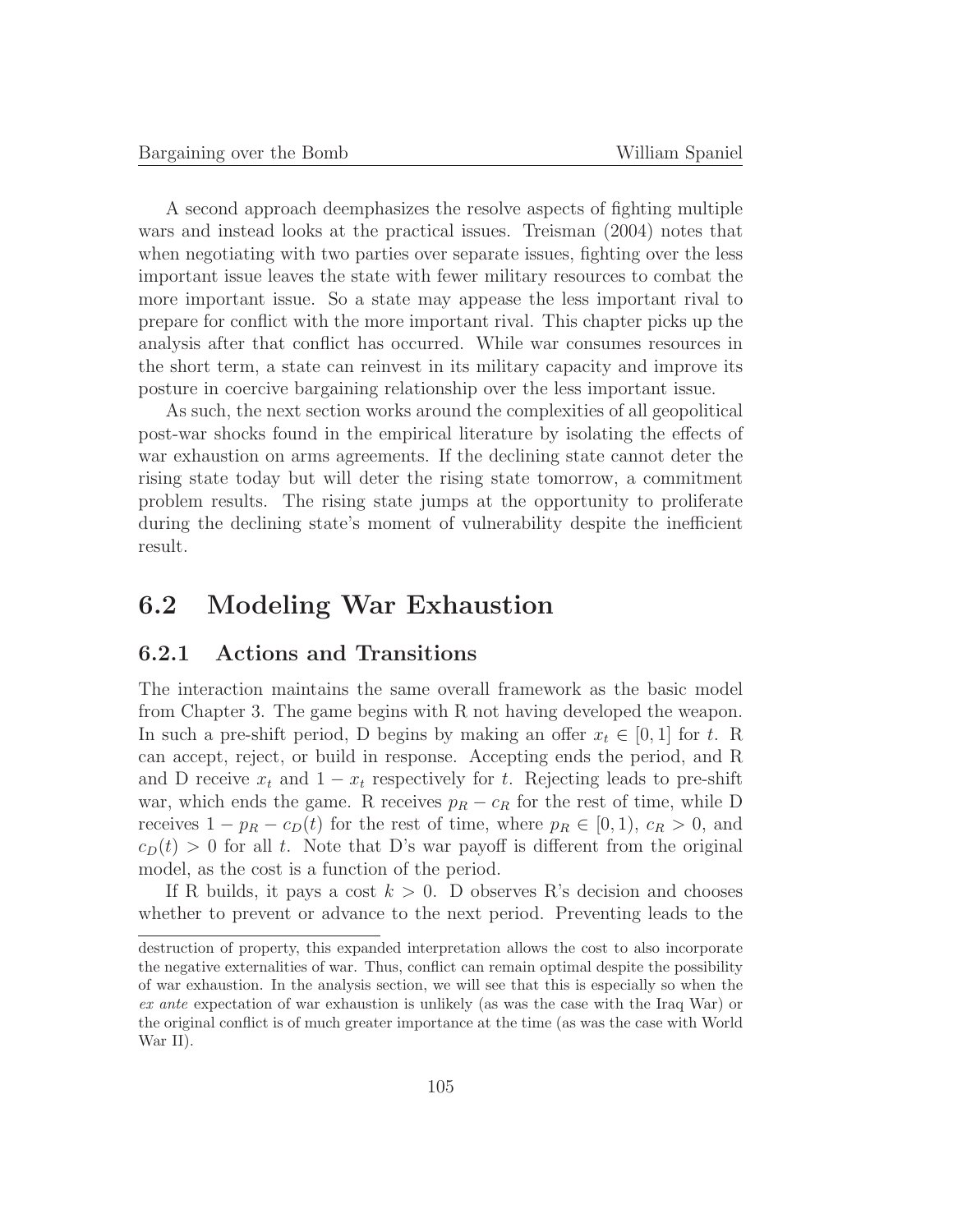same game-ending pre-shift war; advancing locks in the offered division for the period and transitions the game into post-shift periods.

Post-shift periods are likewise nearly identical to the original model. Here, D offers  $y_t \in [0, 1]$ . R now just accepts or rejects. Accepting locks in the payoff pair  $y_t$  and  $1 - y_t$  for the period and repeats the post-shift interaction in the next period. Rejecting leads to a game-ending post-shift war; R earns  $p'_R - c_R$  and D earns  $1 - p'_R - c_D(t)$ , where  $p'_R \in (p_R, 1]$  and  $c_D(t)$  is the same cost function as the pre-shift state of the world.

To analyze the subject of interest, restrict attention to parameter spaces in which  $c_D(t) > c_D(t+1)$  for all  $t = 1, ..., \bar{t}$  and equal to some strictly positive constant for all  $t > \overline{t}^4$ . Intuitively, this means that D's war exhaustion wears away through the first  $\bar{t}$  periods and disappears entirely at period  $\bar{t}+1$  and forward. In turn, war becomes increasingly attractive for D as time progresses up until a particular point.<sup>5</sup>

#### **6.2.2 Equilibrium**

Since this is a dynamic game of complete information, subgame perfect equilibria remains the appropriate solution concept.

To begin, finding optimal strategies in pre-shift states of the world requires first knowing how the states will behave in post-shift states. As Lemma 6.1 asserts, play is identical here despite the introduction of war exhaustion:

**Lemma 6.1.** Regardless of D's war exhaustion, if R builds and D does not prevent, D offers  $y_t = p'_R - c_R$  in every post-shift period and R accepts in every SPE.

This chapter's appendix contains the proof. Intuitively, due to war's inefficiency, D prefers making an acceptable offer. Note that  $y_t = p'_R - c_R$ ensures that D receives the entire surplus regardless of its current cost of war. Consequently, D cannot improve its outcome, and thus this is an equilibrium.

Now for the pre-shift stage. To avoid triviality, consider two important restrictions on the parameter space:

<sup>&</sup>lt;sup>4</sup>The results presented would be similar if war exhaustion wore off non-deterministically.

<sup>&</sup>lt;sup>5</sup>Note that nothing in the model strictly ties the interpretation to war exhaustion. Indeed, the model generally speaks to any situation in which preventive war becomes exogenously more attractive for the declining state over time. This chapter considers an alternative interpretation in the case study about the Soviet Union.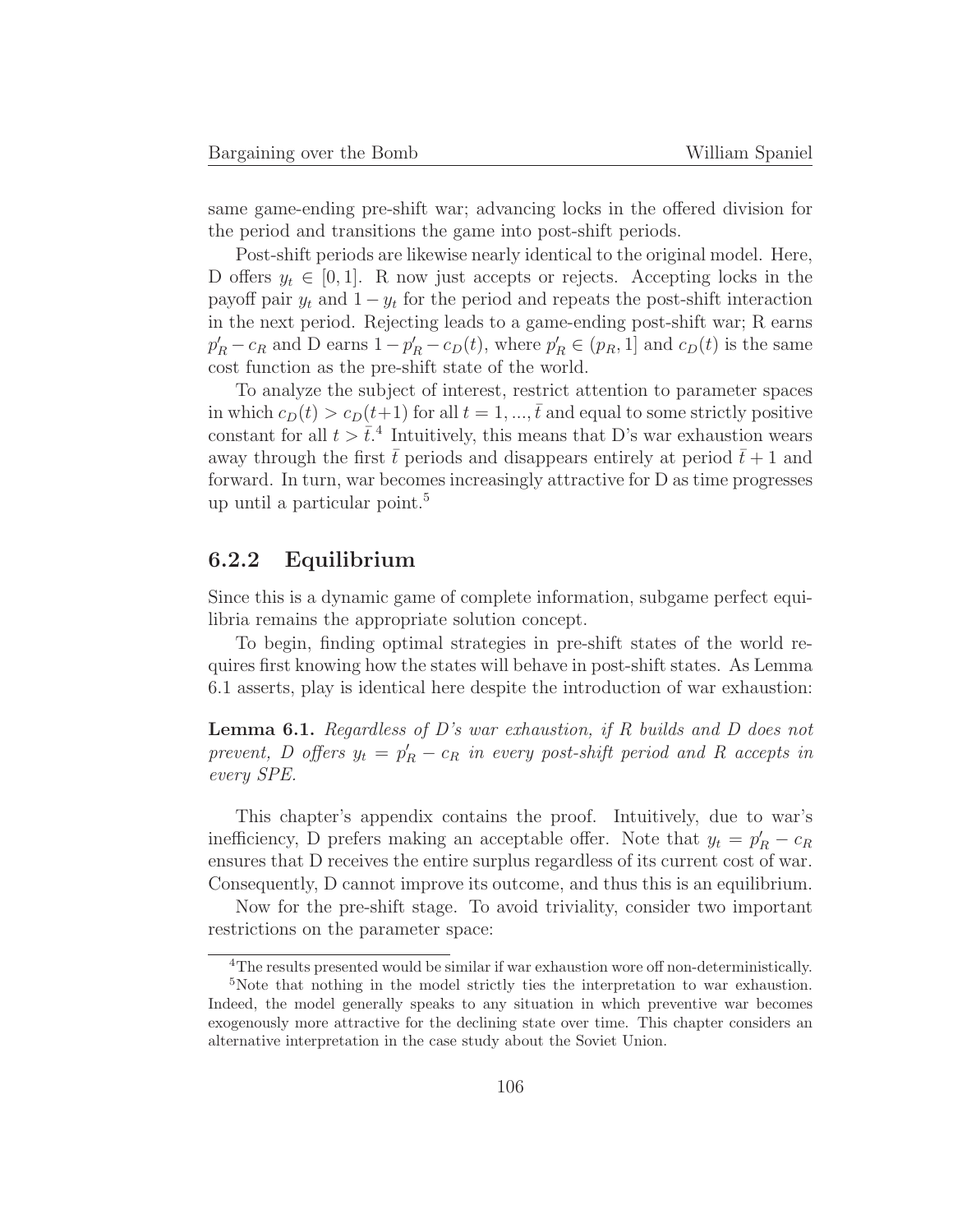**Restriction 6.1.** (Changing Credibility of Preventive War) A period  $t^* \geq 2$ exists such that  $p'_R - p_R > \frac{c_D(t) + c_R}{\delta}$  for all  $t \ge t^*$  and  $p'_R - p_R < \frac{c_D(t) + c_R}{\delta}$  for all  $t < t^*$ .

The rationale is that all other cases are uninteresting, follow straight from propositions found in Chapter 3, and render D's changing war exhaustion inconsequential. If no such critical period  $t^*$  existed, then either D's threat to prevent would be credible throughout the interaction or D's threat to prevent would be incredible throughout the interaction. In the first case, Proposition 3.1 states the equilibrium strategies; D's threat to intervene compels R not to build. Intuitively, if D is very willing to prevent, then marginal additions to the cost of preventive war do not alter its credible threat of intervention. In the second case, the remainder of Chapter 3's propositions contain the solution; R receives concessions only if the cost to build is sufficiently cheap. Intuitively, if D is very unwilling to prevent, then any addition to the cost of war will have no effect on the incredibility of prevention. Either way, war exhaustion has no substantive impact on the game's outcomes. Thus, this chapter restricts the discussion to the middle cases the assumption describes.

More subtly, Restriction 6.1 implies that the commitment problem described in this chapter only applies to situations in which R can develop the weapons technology relatively quickly. Note that the model fixes the length of a period as the time it takes R to shift power. If R is technologically incompetent, the functional length of a period is very long. In turn, D's war exhaustion is more likely to wear off before a full period passes, thereby ensuring that the credibility of preventive war never changes.

Additionally, note that  $t^*$  simply represents the first period in which D can credibly threaten preventive war. Thus, it must be that  $t^* \geq 2$ ; if  $t^* = 1$ , then D can always credibly threaten preventive war.

**Restriction 6.2.** (Rapid Changes to War Exhaustion) In period  $t^* - 1$ , preventive war is sufficiently attractive; that is,  $c_D(t^*-1) > 1-p_R-\delta(1-p'_R+c_R)$ .

This assumption is critical to generating the results below. If war exhaustion fades away slowly, it becomes possible for D to credibly buy off R during the waning days of its war exhaustion by offering so much that R would have to accept under the threat of preventive war. Under these conditions, the flow of goods can satisfy D since it allows D to steal the surplus from R not building.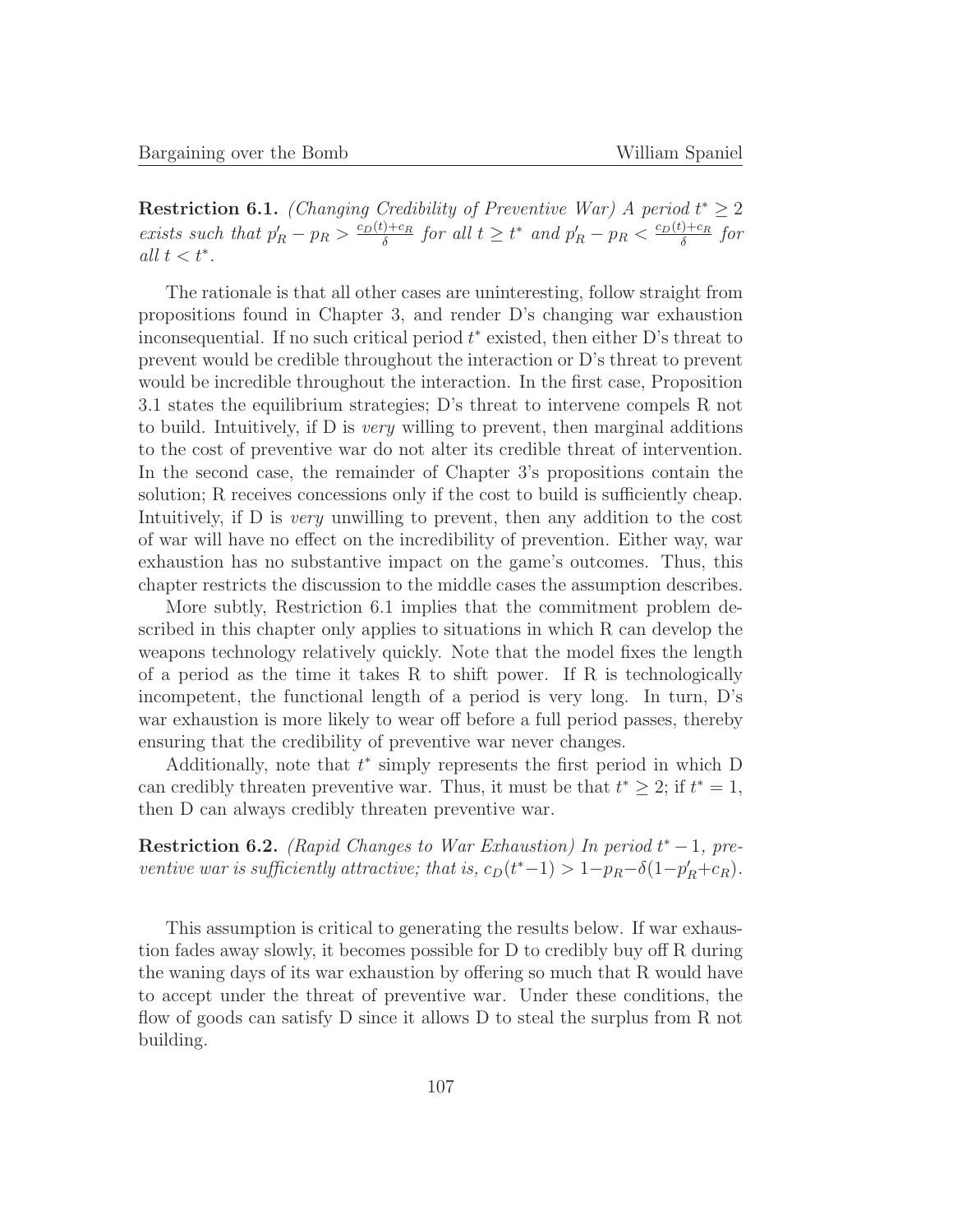In interpreting the substantive meaning, the assumption is analogous to known results about preventive war: large, rapid, exogenous shifts in power create a commitment problem (Powell 1999, 115-148; Powell 2006). The difference is that the model here requires large, rapid shifts in D's cost of preventive war for the arms deal commitment problem to surface.

Now to the propositions:

**Proposition 6.1.** (Identical to Proposition 3.2.) If  $p'_R - p_R < \frac{k(1-\delta)}{\delta}$ , D offers  $x_t = p_R - c_R$  in every pre-shift period in the unique SPE. R accepts these offers and never builds.

Despite the addition of war exhaustion to the model, the substantive result remains the same when the cost of weapons is too great. This result should be unsurprising. Proposition 3.2's underlying logic was that R considered the extent of the power shift to be "too cold" to be worthwhile. In turn, R could not credibly threaten to build and thus could not extract any concessions from D. Note that R's preference here is independent of D's decision to prevent. Indeed, regardless of whether D responds with preventive war, R would still rather accept no concessions when  $p'_R - p_R < \frac{k(1-\delta)}{\delta}$ . The formal proof is nearly identical and thus omitted.

However, the commitment problem enters when the costs are lower:<sup>6</sup>

**Proposition 6.2.** If  $p'_R - p_R > \frac{k(1-\delta)}{\delta}$  and the above assumptions hold, R builds and D does not prevent in some period t in every SPE regardless of the value of  $t^*$ .

The intuition reflects the credible commitment problem described in this chapter's introduction. At a critical period, R understands that it will receive no concessions in the future if it does not build and it will receive great concessions if it does. Because  $p'_R - p_R > \frac{k(1-\delta)}{\delta}$ , the difference in payoffs makes the investment worthwhile. D cannot credibly commit to buy off R

 $^6$  From this point forward, the results make the same additional restrictions from Chapter 3 to focus on substantively interesting cases. First, restrict k such that  $k > \delta(p'_R - c_R)$ ; this is the value for  $k$  which ensures that D prefers engaging in butter-for-bombs agreements to taking as much as it can upfront and allowing R to shift power. Second, fix  $k$ such that  $k \in \left(\frac{\delta(p'_R-p_R-c_D-c_R)}{1-\delta}, \frac{\delta p'_R-p_R}{1-\delta}+c_R\right)$ . As in Chapter 3, these parameters ensure that R prefers accepting 0 and successfully building to war in any pre-shift period and D prefers making minimalist butter-for-bombs offers during the pre-shift periods to fighting a war at any of those points.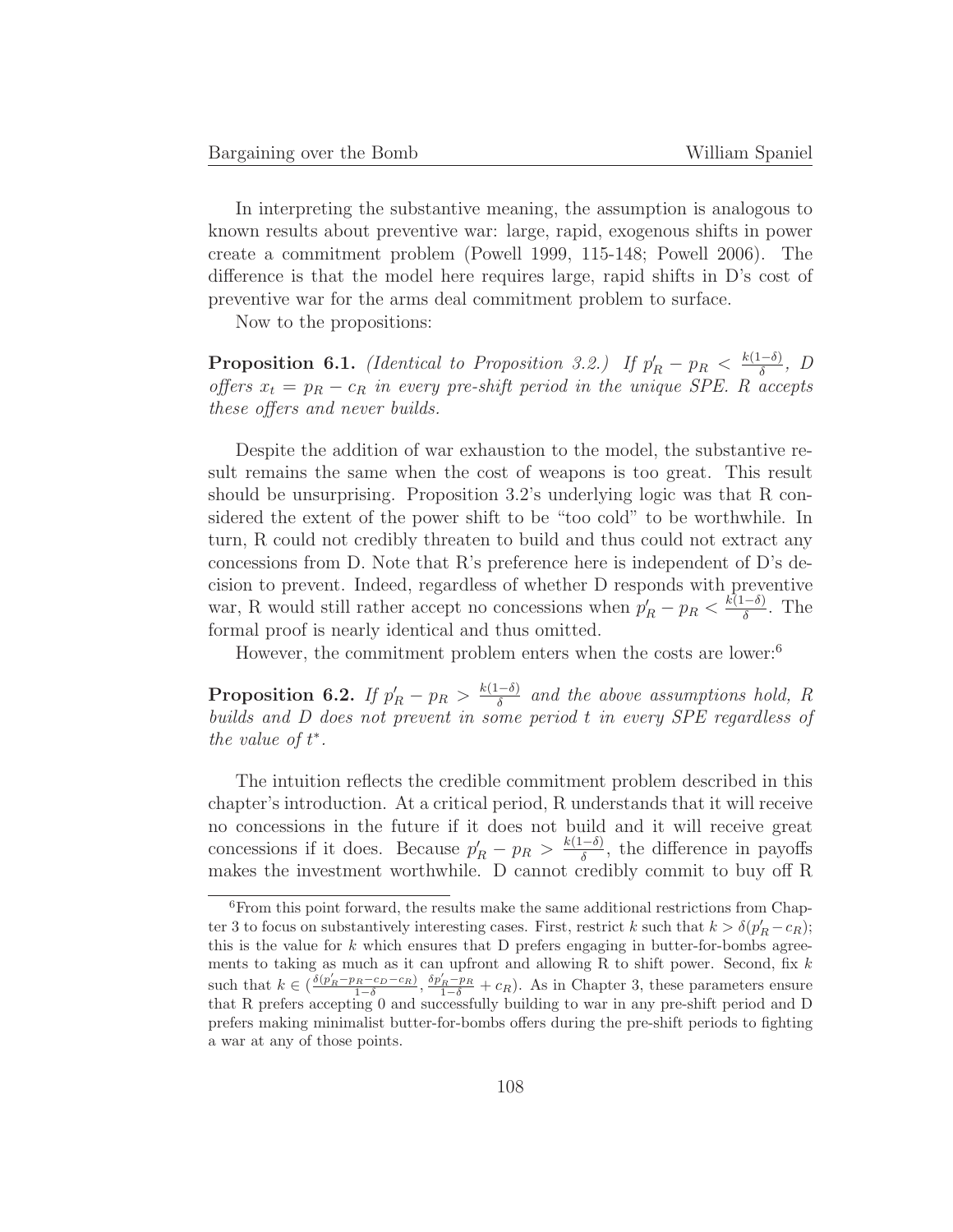in future periods. Knowing this–and knowing that any deal made in that period will only last for that period–R builds.

This chapter's appendix covers the formal proof. The sketch is straightforward, however, and involves three steps: (1) show that R earns more by entering the non-exhausted state in the post-shift state than it does from entering in the pre-shift state, (2) show that R optimally builds in the critical period  $t^* - 1$  if it has not already, and (3) show that war does not occur before or during  $t^* - 1$ . These three steps are sufficient to demonstrate that successful investment always occurs in equilibrium.

Step  $(1)$  holds from Restriction 6.1. If R reaches period  $t^*$ , its cost of war  $c<sub>D</sub>(t<sup>*</sup>)$  ensures that D has a credible threat to prevent should R build. This threat continues to hold in all subsequent periods. In turn, D offers R no concessions (or  $x_t = p_R - c_R$ ) and R accepts. On the other hand, if R enters period  $t^*$  in after power has shifted, D offers R its improved reservation value for war  $(x_t = p'_R - c_R)$  and R accepts in all subsequent periods.

Step (2) follows from holding the extent of the power shift such that  $p'_R - p_R > \frac{k(1-\delta)}{\delta}$ . In period  $t^* - 1$ , if the states are still in the pre-shift state of the world, R earns  $(1 - \delta)x_{t^*-1} + \delta(p'_R - c_R) - (1 - \delta)k$  for building (assuming D does not prevent) and  $(1 - \delta)x_{t^*-1} + \delta(p_R - c_R)$  for accepting. Since  $(1-\delta)x_{t^*-1}$  appears in both payoffs, the size of D's offer in period  $t^*-1$ is irrelevant to R's decision, so  $D$  cannot possibly bribe  $R$  with concessions upfront. In turn, R builds if:

$$
(1 - \delta)x_{t^{*}-1} + \delta(p'_R - c_R) - (1 - \delta)k > (1 - \delta)x_{t^{*}-1} + \delta(p_R - c_R)
$$
\n
$$
p'_R - p_R > \frac{k(1 - \delta)}{\delta}
$$

This holds for Proposition 6.2, so R builds in period  $t^* - 1$  if the game is in the pre-shift state of the world.<sup>7</sup>

Step (3) ensures that building occurs at some point on the equilibrium path of play. This is the same as showing that war does not occur before t <sup>∗</sup> − 1. But R benefits more from building than rejecting an offer, and D never puts itself in a situation where it prevents in equilibrium, since this

<sup>7</sup>Note that even if quid-pro-quo bargaining worked so that D could tie concessions today to non-investment, investment would still occur in equilibrium for sufficiently large δ.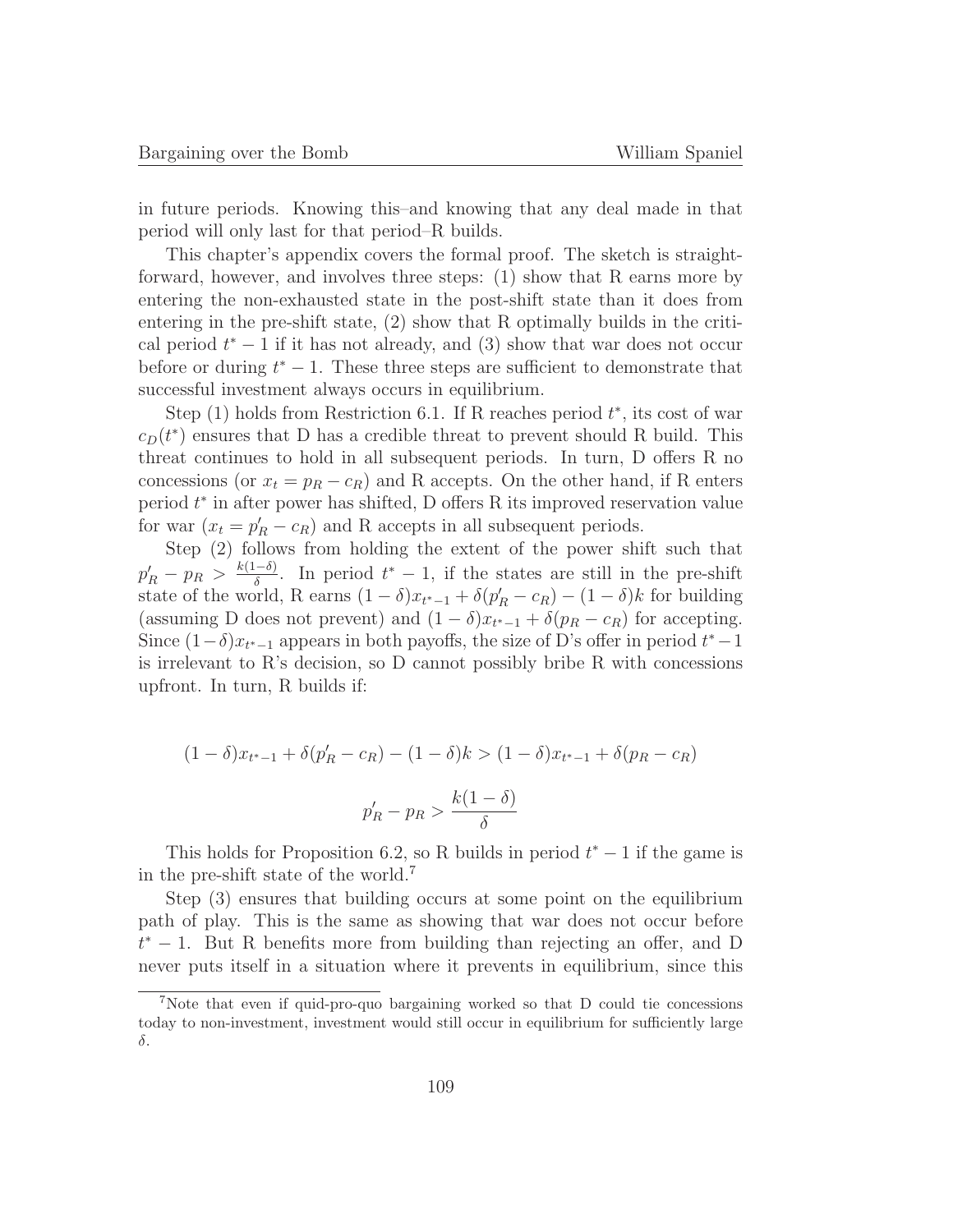destroys the entire surplus. So building must occur.<sup>8</sup>

Before moving on, a couple remarks about the model are in order. First, D cannot buy off R at period  $t^*$ . To see why, note that when R chooses whether to build, the size of today's offer is irrelevant–R will earn that amount for the period regardless of its decision to shift power.<sup>9</sup> As a result, R must base its investment decision purely on difference in payoffs in future periods. Thus, if the future gains from bargaining more than cover the cost, R must invest. If not, R is in the parameters for Proposition 6.1 and therefore would not have built even in original model from Chapter 3.

Second, note that this prevents D from buying  $R$ 's compliance forever by offering deep concessions upfront, since both sides can look down the game tree and see that bargaining will eventually break down. Thus, the inevitability of the closing window prohibits efficient outcomes, even if  $t^*$ is quite large. Indeed, the value of  $t^*$  is irrelevant to whether proliferation occurs in equilibrium. In this light,  $t^*$  merely indicates when the commitment problem comes into focus.

# **6.3 Illustrating the Mechanism: Iran Today and the Origins of the Cold War**

To illustrate how war exhaustion sabotages butter-for-bombs bargains, this section looks at two case studies. It starts with the Soviet Union's decision to proliferate in the immediate aftermath of World War II. While often considered a trivial choice given the nature of Cold War tensions, bargaining theory shows that the strategic considerations ran deeper. Afterward, the focus turns to Iranian intransigence in the wake of American wars in Afghanistan and Iraq. With those examples in mind, the section then investigates how the war exhaustion argument applies more broadly to instability

<sup>8</sup>The exact timing of investment depends on the extent to which D can recoup its offer if R builds. If D cannot recoup anything as is the case in this setup, investment is immediate; R knows that D will offer it nothing in period  $t^* - 1$  if it has not already built, so D cannot credibly sustain cooperation beforehand. If D can recoup a sufficiently large share of the offer, the interaction is efficient through periods 1, ...,  $t^* - 1$ . Thus, nonproliferation is possible until the now-or-never dynamic puts the commitment problem into focus.

<sup>9</sup>This assumes that D will not prevent if R builds, which indeed must true on the equilibrium path of play.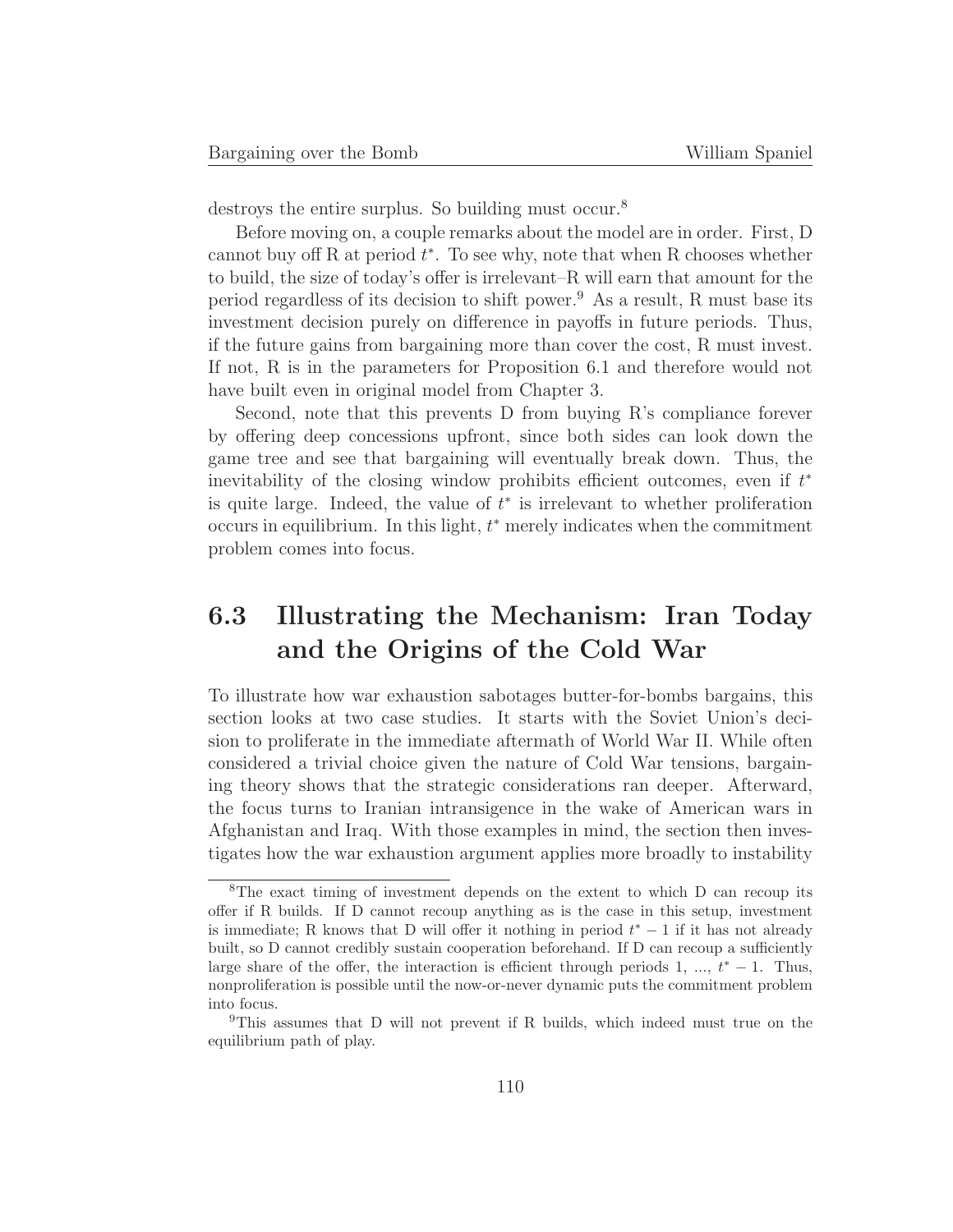of domestic leadership preferences.

Following Chapter 4's case study philosophy, this section broadly focuses on whether three conditions hold. First, the declining state (the United States) must prefer buying off the rising state to allowing the rising state to proliferate; this avoids the nonproliferation outcome of Proposition 3.4. Second, the declining state's cost of preventive war sufficiently decreases as a function of time; this ensures that Restrictions 6.1 and 6.2 hold. And third, the rising state must believe it will receive fewer concessions at a later date without nuclear weapons; this means the rising state fears the commitment problem the model traced. The model indicates that these conditions lead to proliferation.

### **6.3.1 The Soviet Union**

The Soviet Union became the second member of the world's nuclear club on August 29, 1949. Why the Soviets viewed proliferation as attractive is evident. The United States and Soviet Union had just begun the Cold War, and the race for geopolitical supremacy was on. Nuclear weapons provided the Soviet Union with inherent security and stabilized the communists' grasp over Eastern Europe. Although nuclear technology was far more expensive back then, the investment was reasonable given the issues at stake.

Existing work on the origins of the Cold War focus primarily on whether the United States or Soviet Union actually had reason to be antagonists. Researchers have not arrived at a consensus (Kydd 2005, 80-83). However, the potential for antagonism can lead to conflictual behavior even if both sides wish to avoid it. While Washington and Moscow successfully avoided war, butter-for-bombs agreements mean that this distrust alone cannot outright explain why the Soviet Union proliferated in 1949.

To that end, research on the Soviet decision to proliferate so far focuses on the United States' choice not to launch preventive war; after all, the U.S. held a nuclear monopoly at the time and could have potentially and forcibly ended the Cold War before the Soviet Union could obtain a nuclear deterrent. Ultimately, the general consensus is that war would have been too costly and ineffective to be worthwhile (Sagan and Waltz 2003, 56-59; Gaddis 1982, 149). Thus, the U.S. stood pat and allowed the nuclear monopoly to become a nuclear duopoly.

Given that preventive war was not a viable option, the butter-for-bombs model from Chapter 3 poses a new question: why didn't the United States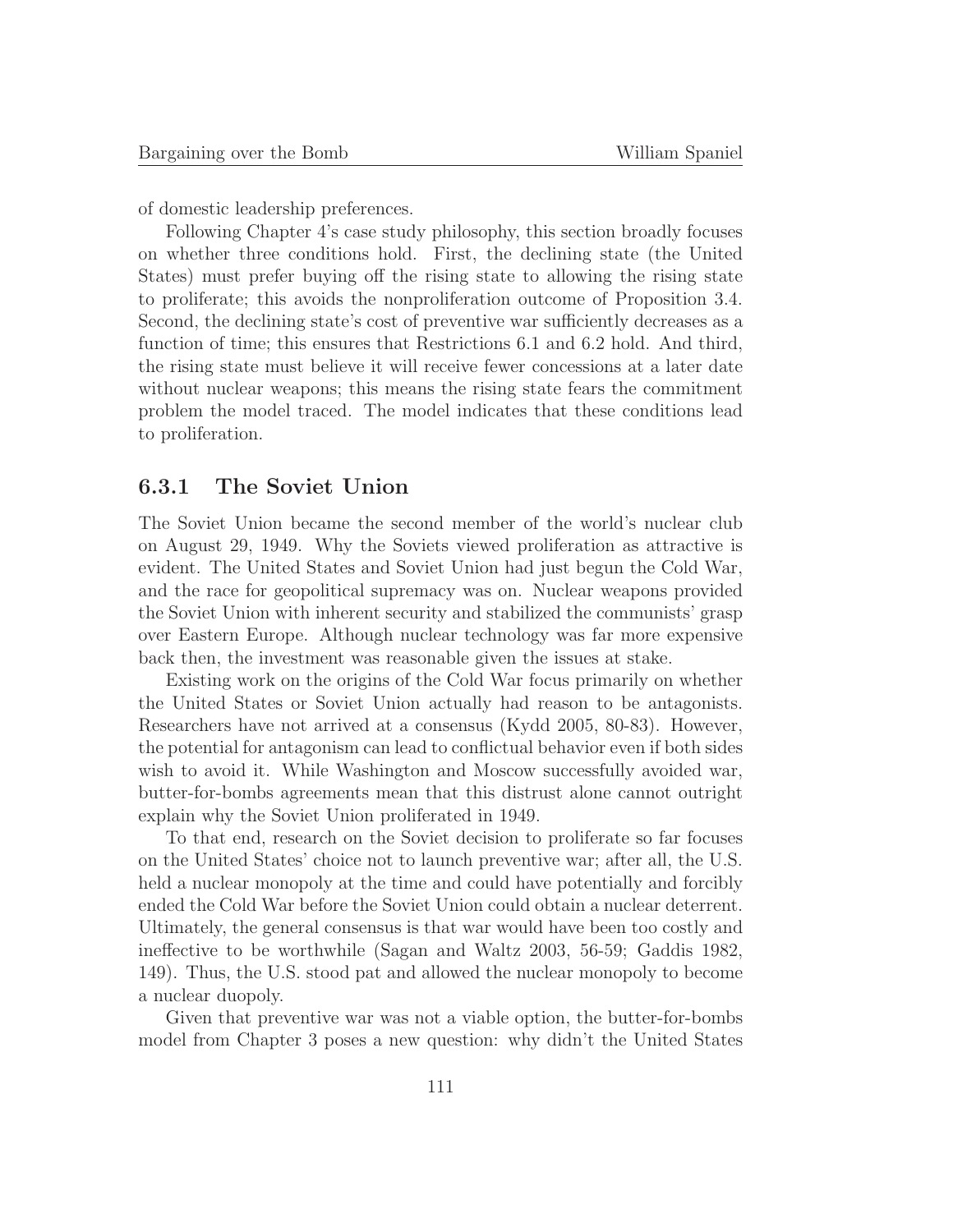bargain its way out of the nuclear escalation during the Cold War? That preventive war was too costly to be worthwhile merely tells us that the interaction does not fit the "too hot" parameters of Proposition 3.1; that the weapons were worth the investment merely tells us that the interaction does not fit the "too cold" parameters of Proposition 3.2. Surely, the United States would have preferred offering a butter-for-bombs settlement to forcing the Soviets to proliferate; nuclear weapons were still enormously expensive at the time, leaving plenty of surplus for the United States to capture if negotiated succeeded.<sup>10</sup> Instead, bargaining failed, Moscow obtained a nuclear weapon, and hope of resolving Cold War tensions would be brushed aside until the 1980s.

This section argues that two complementary factors led to the breakdown of bargaining. Both fit the causal mechanism this chapter's model illustrates. First, American and British war exhaustion made immediate preventive war against the Soviet Union an impossibility in the short term but not the long term; American restraint during the Berlin Blockade but acceptance of war during the Cuban Missile Crisis illustrate the United States' evolving willingness to fight. Second, as Western intelligence infiltrated the previously undisturbed the Soviet Union, the material cost of preventive war diminished over time. Combined, these factors kept the United States from credibly committing to concessions over the long term, which in turn forced the Soviet Union to proliferate while the opportunity remained open.

Some historical background is in order, beginning with the breakdown in cooperation between the United States and the Soviet Union at the end of World War II. During the war, Washington worked to build ties with Moscow. Indeed, the Soviet Union received the second most aid from the Lend-Lease Program after the United Kingdom, and the U.S. offered the Soviets disproportionately large voting shares in the International Monetary Fund and World Bank during the Bretton Woods conference (Mikesell 1994, 22-23; Stone 2011, 54-56).

While tensions between the allies remained below the surface in the immediate aftermath of the war, the conflict became evident in the next couple

<sup>10</sup>To wit, American proliferation just a few years earlier required 130,000 (the size of America's automobile industry at the time) to construct the first nuclear weapon (Hugues 2002, 9). While secrets stolen from the Manhattan Project eased the Soviet effort, the Soviet Union lost the nuclear race in the first place due to an inferior industrial base. This meant that the Soviet Union had to pay a greater cost in diverting industrial resources to the Soviet bomb project.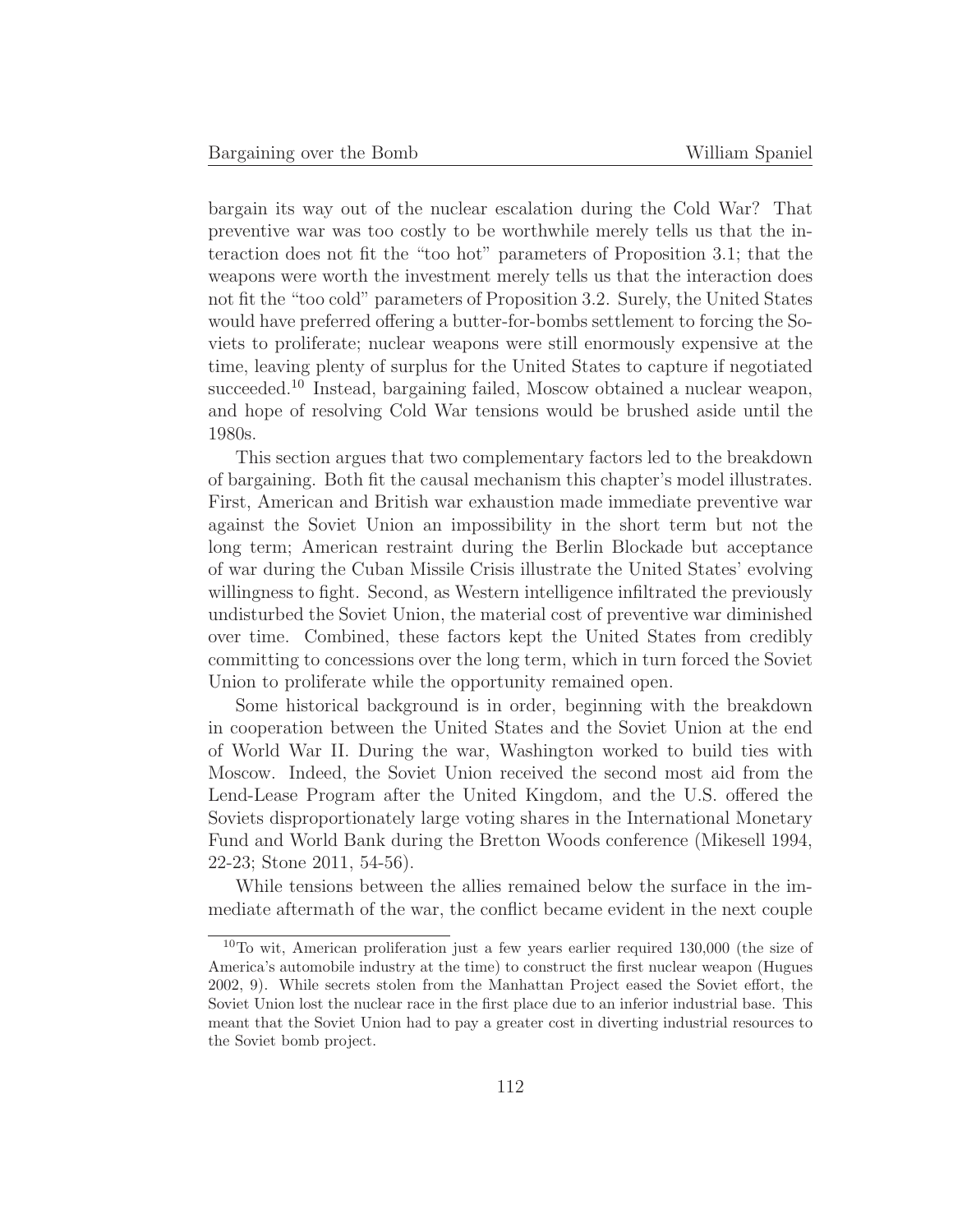years. Moscow pressed for war reparations from Germany and began dismantling German factories to ship useful parts back to the Soviet Union (Naimark 1995, 141-204). At the time, Stalin was uncertain whether the Soviet Union could hold onto its territorial gains; reparations ensured at least some long-lasting benefit from the post-war advantage (Stone 1996, 27-28). This presented a problem for Washington, which wanted to return its troops home as soon as possible. Doing that would require rebuilding the German economy to self-sufficiency; reparations had the opposite effect. Lucius Clay, governor of American-occupied Germany, halted payments from the Western allies' sectors in May 1946 (Reynolds 2006, 276). But this had a spiral effect, causing Stalin to further distrust the Americans. From here, it became clear that the time of cooperation was over.

However, the logic of butter-for-bombs bargaining dictates that even the most antagonistic of states have incentive to bargain with one another.<sup>11</sup> Without bargaining frictions, states ought to resolve the conflict and avoid the deadweight loss cost of nuclear weapons. So even if American/Soviet tensions began as a matter of distrust (Kydd 2005), that does not explain why the Cold War powers could not develop some sort of ad hoc resolution.

What else explains the lack of agreement? One critical factor was American war exhaustion immediately following World War II. The rush to send troops home created a manpower problem. Some divisions lost all their soldiers with specialized training (Quester 2000, 74). Needless to say, tanks without any tank drivers are not useful. This left the United States in a moment of strategic vulnerability. The Soviet Union held a substantial tactical advantage on the ground at the time, outnumbering allied soldiers in Berlin 18,000 to 6,500 with an additional 300,000 in near proximity (Tusa and Tusa 1988, 173). Indeed, NSC-68 advised that a preventive nuclear assault on the Soviet Union would not compel Moscow to surrender, but the Soviets would "dominate most or all of Eurasia" (Sagan and Waltz 2003, 56-57).

To some extent, the discrepancy was a residual from World War II. Whereas the Red Army had fought mostly against Nazi Germany, the United States fought a two-theater war. This meant that Soviet soldiers had a natural numbers advantage in Europe. Worse, the Truman administration tried to push to keep the United States armed and proactive after the war ended.

<sup>11</sup>In fact, closer ideal points can make butter-for-bombs agreements less likely; more similar ideal points imply higher perceived values of k, which leads to the "too cold" equilibrium.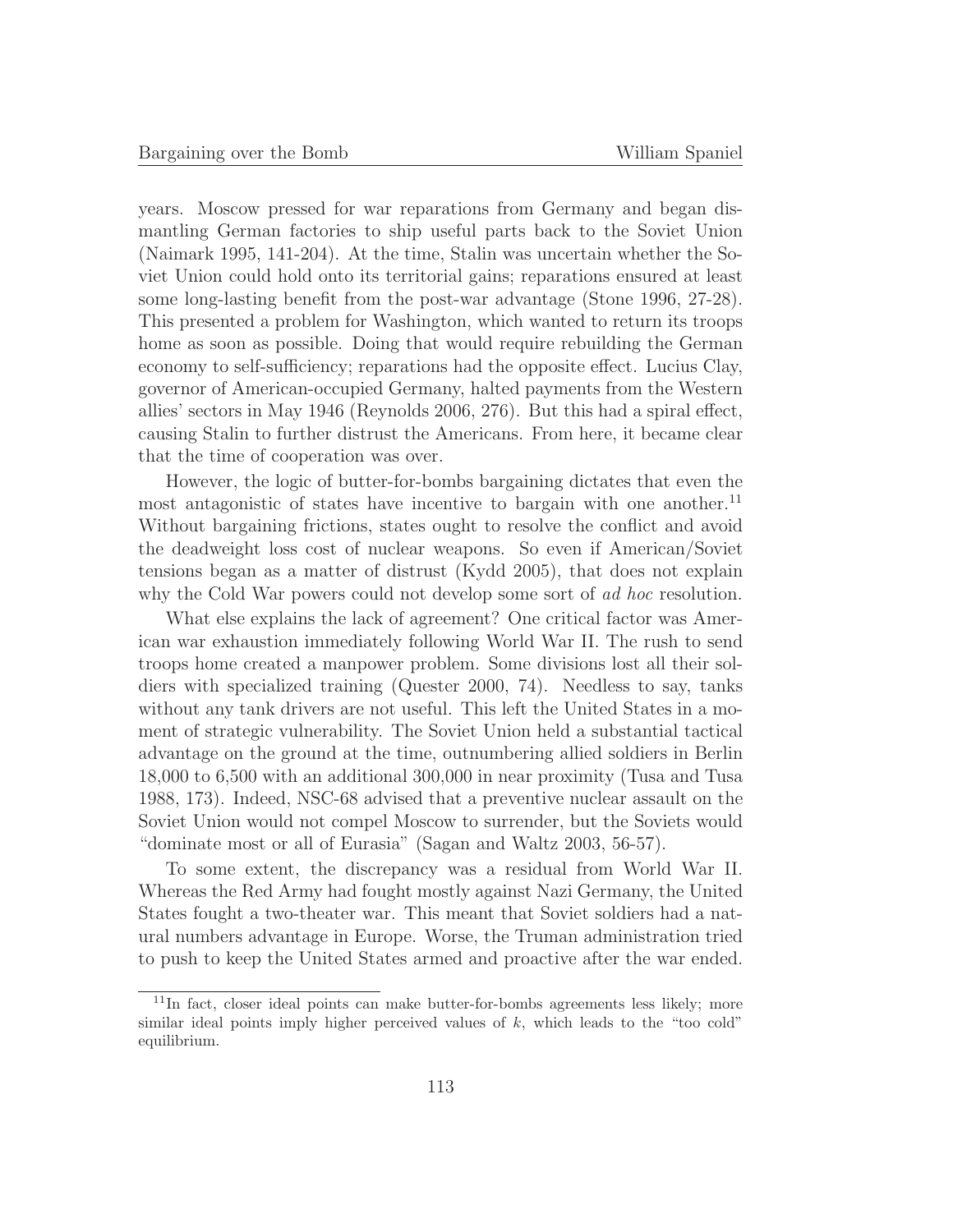Yet the domestic political situation in the United States simply was not conducive to this policy (Friedberg 2000, 98-107). Republicans accordingly took control of the House and Senate on a policy of demobilization and lower taxes, at the expense of military preparedness. Following the electoral defeat, Truman gave in, allowed the military balance in Europe to decay and reduced defense expenditures.<sup>12</sup> The Truman administration did not act naively here; a few years later, the NSC-68 warned that if war broke out in Western Europe, the Red Army would be able to "overrun Western Europe, with the possible exception of the Iberian and Scandinavian Peninsulas; to drive toward the oil-bearing areas of the Near and Middle East; and to consolidate Communist gains in the Far East." Yet the defense budget cuts persisted due to the lack of domestic political will.

Similar electoral problems meant that the United States could not expect help from the United Kingdom, either. Winston Churchill, British political hero of World War II, expounded the virtues of preventive war against the Soviet Union (Quester 2000,  $47-48$ ).<sup>13</sup> However, the Labour party defeated the Conservatives in the 1945 Parliamentary election, after victory in Europe but before victory in Japan. Despite his successes during the war, British civilians had lost their appetite for conflict and believed Clement Attlee's Labour party would better implement domestic reforms (Jenkins 2001, 789-794; Berinsky 2009, 201). Churchill had to settle in as leader of the opposition.

The discrepancy between short-term military realities and long-term inevitabilities compelled the Soviet Union to take on a more aggressive policy.

<sup>12</sup>The United States had a similar underprovision of nuclear weapons following Hiroshima and Nagasaki (Hewlett and Anderson 1962, 624-633). However, this was not a matter of capabilities. Instead, the U.S. decided not to engage in further conflict and consequently let the nuclear program go into temporary disarray (Quester 2000, 57-61). Many scientists left the project, having decided that "their mission had been accomplished" (Hewlett and Anderson 1962, 625). The U.S. also lacked sufficient bombers to to deliver an all-out assault, and U.S. planners worried about Soviet anti-aircraft defenses regardless (Quester 2000, 82-85).

<sup>&</sup>lt;sup>13</sup>At the end of the war in Europe, Churchill commissioned a contingency plan, entitled Operation Unthinkable, which called for a surprise attack on the Soviets on July 1, 1945. Advisors ultimately scrapped the idea as infeasible; the best Britain could hope for was fleeting change in Poland, as an invasion of Russia would have been prohibitively difficult for the reasons outlined below. Still, when collecting German arms, Churchill required British troops organize the weapons in a manner such that they could be easily redistributed to the Germans, in case Britain needed German soldiers for the offensive. See Reynolds 2006 (249-251).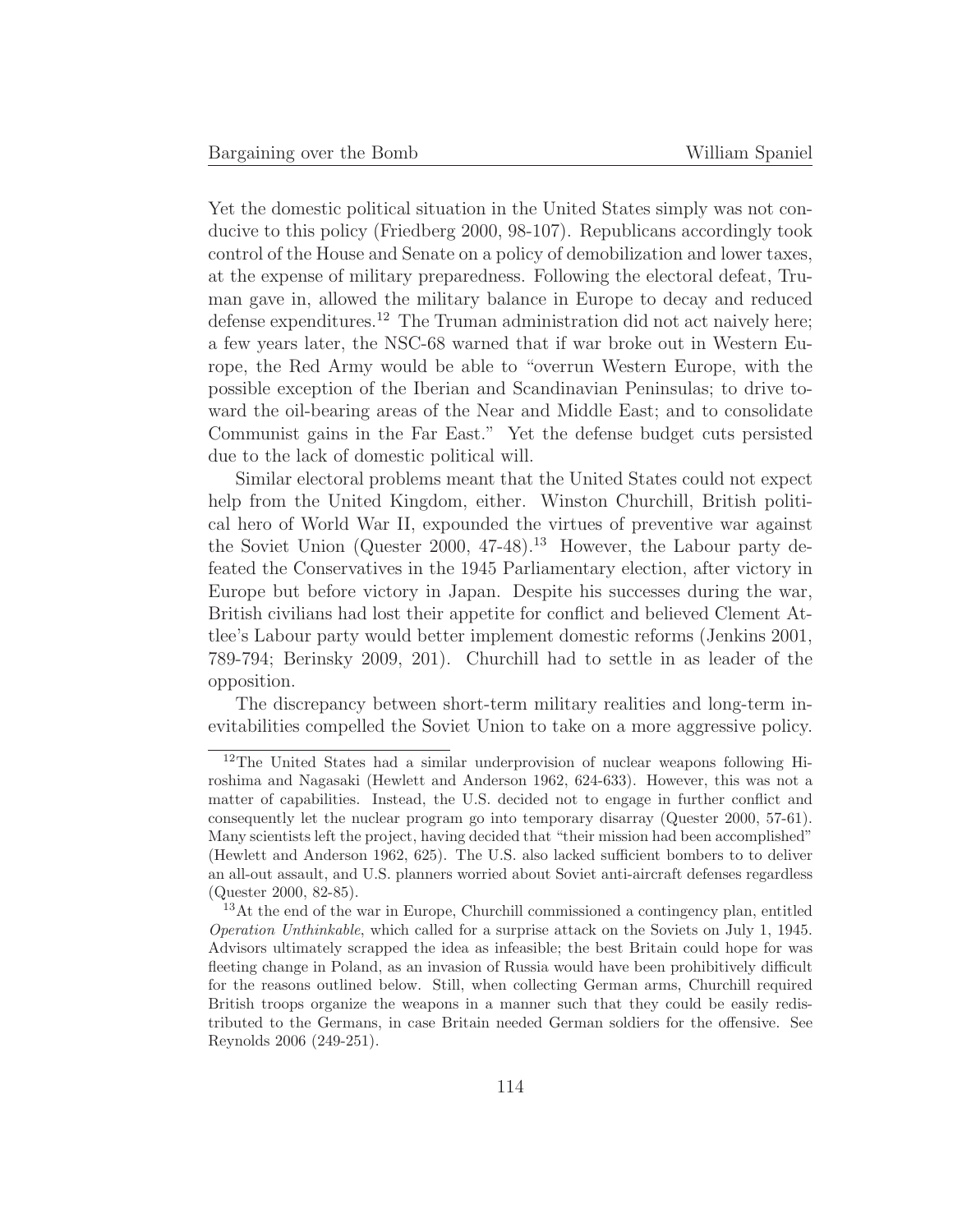Washington engaged Moscow in good faith following the end of World War II. However, worried that the United States would ultimately marginalize the Soviet Union, Moscow pursued an expansionist policy in Eastern Europe. When the U.S. realized Soviet intentions, Washington began a more antagonistic approach. But without domestic resolve for more conflict abroad, the American response was weak.

The Berlin Blockade and subsequent Berlin Airlift provide the ideal illustration of this exhaustion around the time of Soviet proliferation. At the end of war, the allies divided Germany into four occupation zones. Although Berlin fell squarely in the Soviet sector, Western allies shared the western half of the city. West Berlin relied on imports for its basic food and energy needs. Yet, in dividing Germany, Washington failed to secure land access to Berlin through the Soviet zone; the U.S. would try to rectify this one month after victory in Europe, but the Soviets limited the West to a single rail line (Miller 2000, 6-7). But the Soviet Union soon cut that off, too.

With trust breaking down, the West developed a plan to rebuild Germany's economy on its own. However, the Soviets sought substantial war reparations. Currency manipulation was a major issue; unbacked Soviet printings had so completely devalued the Reichsmark that cigarettes became a de facto currency (Turner 1987, 24). As such, the Western economic reconstruction plan began with the introduction of the Deutsche Mark. For Moscow, this amounted to economic warfare (Miller 2000, 31-33). Realizing that East-West cooperation in the German occupation was over, the Soviet Union blockaded West Berlin beginning June 24, 1948. Without shipments of basic necessities from the East or the West, Moscow aimed to starve West Berlin into submission within a matter of weeks.

Decision-makers in Washington lamented the seemingly unwinnable situation. Withdrawal was unacceptable. The chances of negotiation a solution with Moscow appeared slim, given that the Soviet Union began the crisis in the first place. Moreover, Western propaganda partially tied American and British hands, as elites had expressed sympathy for Russians and touted Stalin's trustworthiness throughout during World War II (Holloway 1994, 256).<sup>14</sup> While not insurmountable–the United States could mobilize back to World War II levels–this created a stumbling block for accelerated war

<sup>14</sup>See Gaddis 1972 (32-62) for the evolution of America's perception of the Soviets from 1941 to 1944. Churchill, in particular, once commented that by trusting Stalin he was not making the same mistake Chamberlain made in trusting Hitler (Yergin 1977, 65).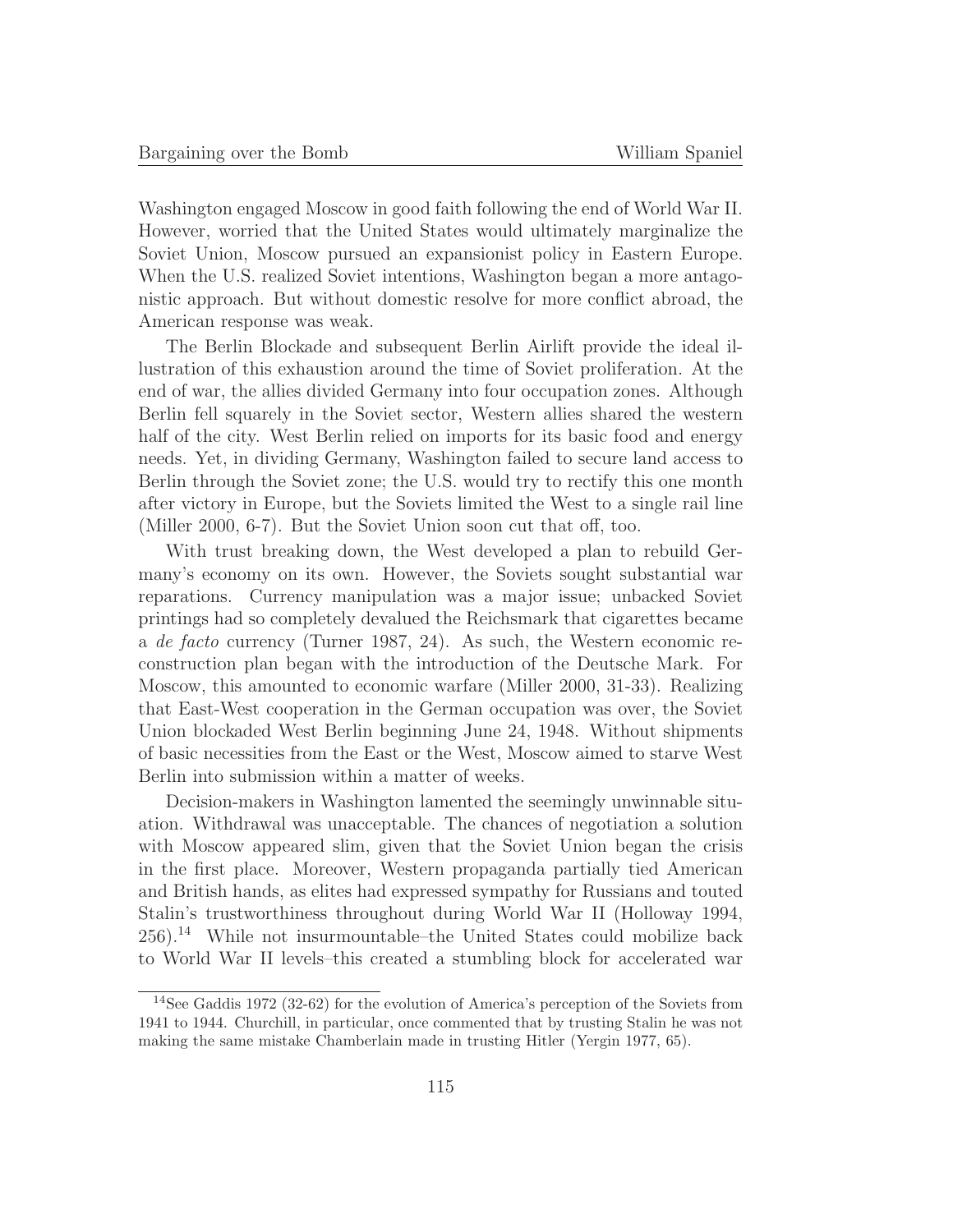against the Soviet Union.

Nonetheless, if ever there was an opportunity to challenge the Soviets militarily, this was it. The United States held a nuclear monopoly at the time; the first successful Soviet test was still more than a year away. Moscow would have been hard-pressed to push the issue past Berlin given the shadow of the American nuclear arsenal. Moreover, the blockade represented a direct violation of the occupation agreement. A military confrontation was justifiable.

Ultimately, President Harry Truman ordered a massive airlift, the most conservative option available. Washington did not believe the airlift would have any substantive effect on the political situation; to wit, when a reporter asked Lucius Clay whether an airlift could sustain West Berlin, Clay responded "absolutely not."<sup>15</sup> Rather, the airlift represented a lack of viable alternatives at the time. Simpler alternatives, such as sending convoys on the highway with a military escort, created more risk of Soviet intervention and full-scale war. In the end, Washington did not want to leave anything to chance.<sup>16</sup> Thus, the airlift policy aimed to minimize the chances of war–accidental or deliberate–at all costs (Tusa and Tusa 1988, 173-174; Harrington 2012, 86). Delivering essential supplies through the air would keep West Berlin running and stall for time while not being as provocative as military convoys.

In hindsight, though, the decision was brilliant. West Berlin survived for more than ten months thanks to the non-stop deliveries. Moscow eventually lifted the blockade on May 12, 1949. The result was a propaganda coup for the United States and a devastating loss for the Soviet Union, as the blockade entrenched West Germans against the communist regime. Nevertheless, at the time, the Airlift was a shot in the dark, a least-bad option given that war exhaustion mandated a peaceful outcome.

As reluctant as the United States was to engage over the Berlin Blockade, the cost to halt the Soviet nuclear weapons program would have been exponentially larger. Poor intelligence was a major factor. Indeed, it is hard to imagine the United States in a worse position than that of 1946. During World War II, the United States focused its intelligence efforts on Nazi Germany and Japan. This left an embarrassing gap at the end of the war:

<sup>&</sup>lt;sup>15</sup> Quoted in Harrington 2012 (101). See Harrington (99-118) for an overview of American pessimism.

 $16$ See Schelling 1960 (199-201).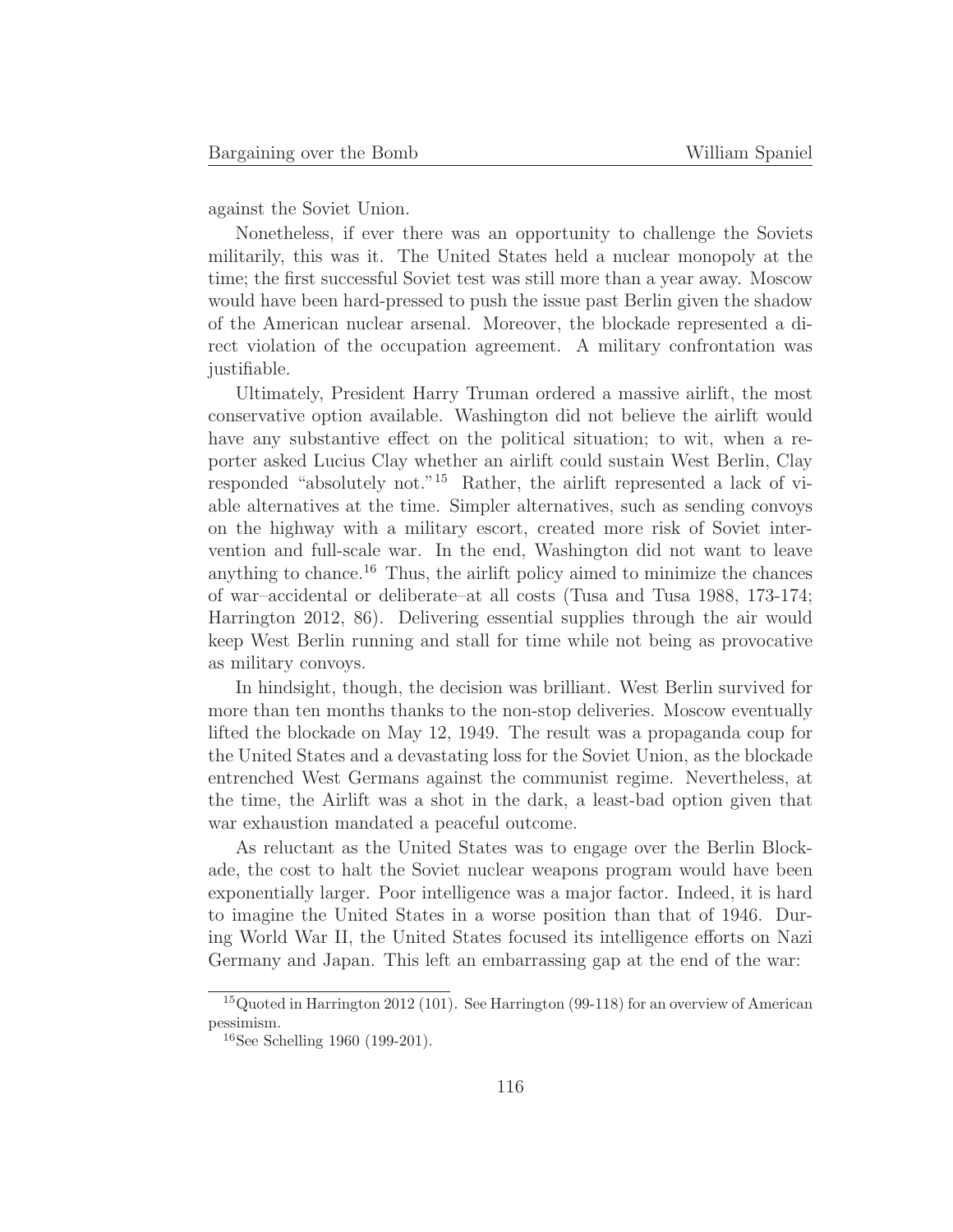[T]he Workers' Paradise was "denied territory" in intelligence parlance: there were zero American ground agents in the Soviet Union. In 1949 the CIA began a five-year program to recruit and train former Soviet citizens to be air-dropped back on Soviet territory to serve as informants. Almost all of them were arrested immediately and unceremoniously shot. (Gordin 2009, 82)

Washington thus had to rely mostly on open-source information (Goodman 2007, 8), which hardly helped given the issue at hand.

Making matters worse, U.S. intelligence was undergoing a bureaucratic shuffle at the time. Wartime called for an extremely powerful intelligence organization; peacetime no longer needed that necessary evil. As such, the Office of Strategic Services disbanded. But this led to a power vacuum. Competing bureaucratic organizations fought to succeed the OSS, leaving the United States without streamlined intelligence (Ziegler and Jacobson 1995, 14-21). The Central Intelligence Agency would not consolidate bureaucratic power for a few years.

Details on the Soviet nuclear program were correspondingly sparse both in terms of time and location. As policymakers in the United States debated whether to initiate preventive war, estimates of Moscow's nuclear timetable were notoriously vague and pushed the best-guess back to 1953 (Holloway 1994, 220).<sup>17</sup> Even after the Soviets tested their first bomb in 1949, the United States still had yet to develop an effective system to monitor test explosions. Low-level flyover used against Nazi Germany (Ziegler and Jacobson 1995, 1-10) were not practical against the Soviet landmass. Scientists instead conceived of a seismic detector. Unfortunately, the United States had too few bombs available to accurately test the device (Ziegler and Jacobson 1995, 14) and worried about the environmental externalities. Washington would eventually obtain strong intelligence from Germany, but not until 1955, six years too late (Gordin 2009, 83).

Consequently, unlike Israel's precision strikes in Iraq and Syria, preventive war against the Soviet Union would have required a full scale invasion. Americans simply had no desire to engage in back-to-back great power wars,

<sup>&</sup>lt;sup>17</sup>This led to a second-order problem: the United States never believed that preventive war was urgent, since Washington consistently held the belief that the Soviet Union would need more time to build a bomb. But even in a counterfactual world in which Washington knew about the short time line, preventive war was still not an option for the reasons outlined here.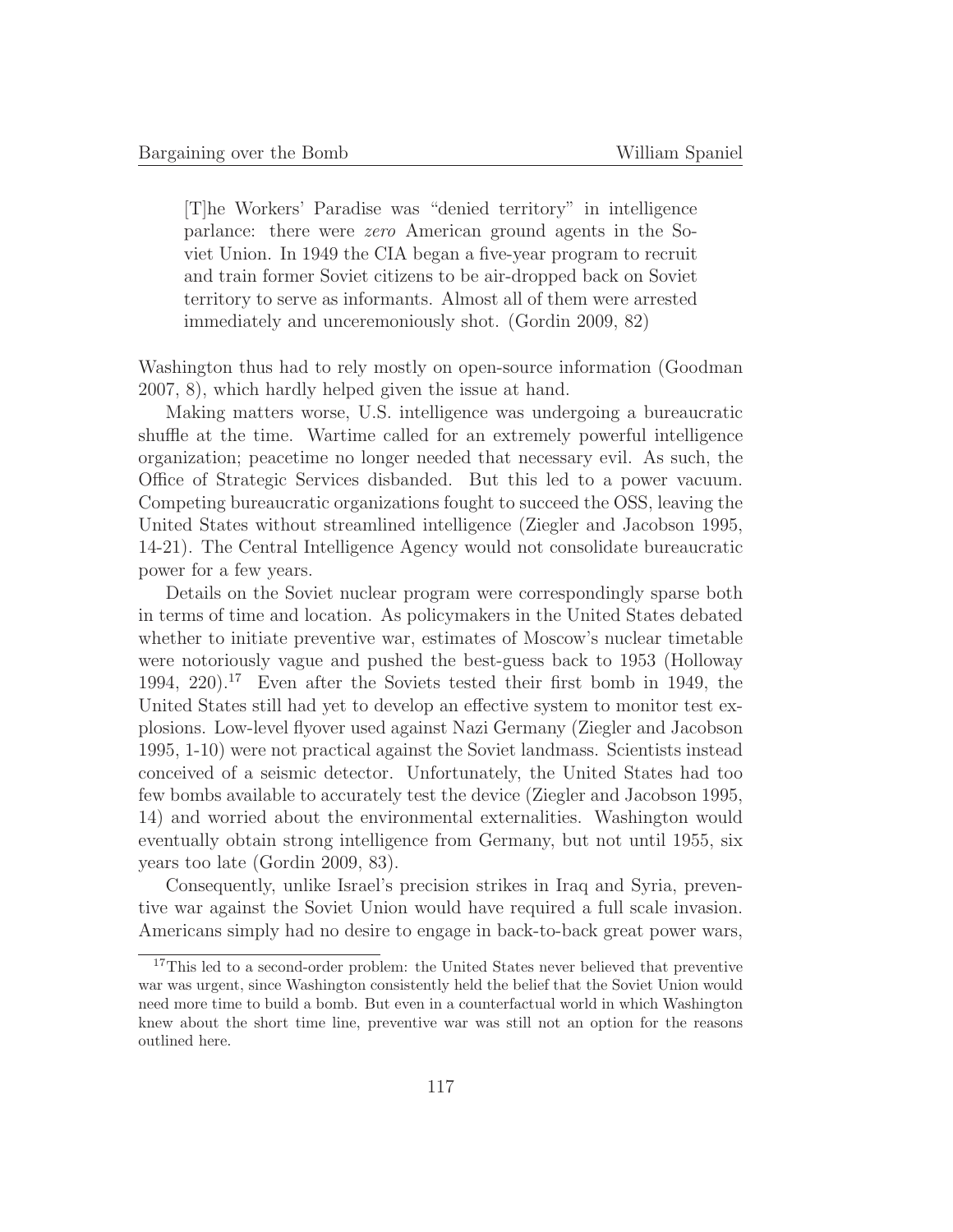#### **Timeline of Important Events in U.S./U.S.S.R Nuclear Relations**

| Allied victory in Europe                        |
|-------------------------------------------------|
| Winston Churchill's Conservative party defeated |
| Allied victory in Japan                         |
| Central Intelligence Agency established         |
| Deutsche Mark introduced                        |
| Berlin Blockade begins                          |
| Berlin Airlift begins                           |
| Berlin Blockade ends                            |
| First successful Soviet atomic test             |
| NSC-68 issued                                   |
| Korean War begins                               |
| Churchill's Conservative party retakes majority |
| First U-2 flight                                |
| The Cuban Missile Crisis                        |
|                                                 |

especially since a land war in Asia is one of the classic blunders. Given these constraints, the United States' remaining option was to drop nuclear bombs on the entire Soviet Union. But Truman ultimately vetoed this idea as well for moral reasons.<sup>18</sup> A few years later, Eisenhower reached a similar conclusion when contemplating whether to eliminate the Soviet Union before Moscow amassed a large nuclear stockpile (Gaddis 1982, 149).

So preventive war was not an option for the United States in 1949. By itself, this is insufficient to explain the Soviet's decision to proliferate given that butter-for-bombs agreements should resolve the bargaining problem. However, both sources of American reluctance to prevent were diminishing over time. This placed the United States in the commitment problem described in the model from this chapter, which in turn forced the Soviets to proliferate.

First, American exhaustion from World War II declined as the calendar pushed well beyond 1945.<sup>19</sup> The Korean War began in 1950. America's

<sup>18</sup>There were also practical problems. In 1948, the United States had a minuscule arsenal of thirty nuclear weapons and only fifty B-29 bombers to deliver them (Gaddis 1987, 109). Even if the United States could have accelerated nuclear weapons production, the bombers were slow. Destroying targets deep in Soviet territory would have been impossible (Harrington 2012, 81).

 $19$ It is worth noting that the Soviet Union was suffering from war exhaustion at the time as well; the Soviets had suffered roughly twenty times more military casualties than the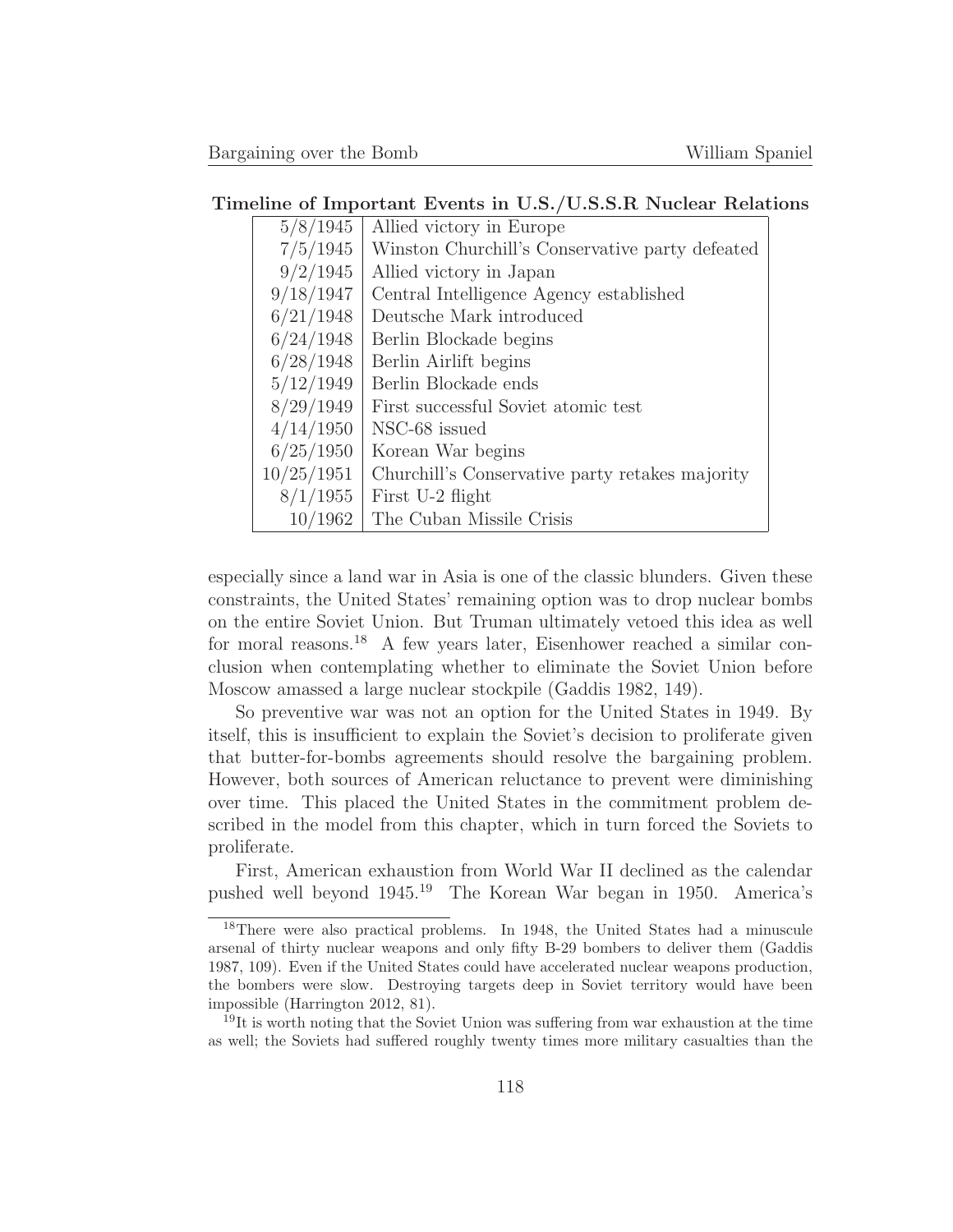intervention sent a mixed message. On one hand, the U.S. fought a proxy regime that was much weaker than the Soviet Union. On the other hand, Korea was not an existential threat to the United States and of arguably less value than Berlin. But dollars and votes tell a compelling story. The Korean War revitalized America's deflated defense budget, allowing Truman to begin implementing NSC-68's recommended policies (Jervis 1980). Meanwhile, on the domestic political front, former Supreme Allied Commander Dwight D. Eisenhower won the 1952 U.S. presidential election. Cold War tensions also propelled Churchill back into his seat as Prime Minister, largely due to his foreign policy credentials (Kavakli 2012). In the counterfactual world in which the Soviet Union did not proliferate, perhaps the United States and United Kingdom were not ready for preventive war in the early 1950s, but they were certainly more ready than just five years earlier.

By 1962, however, the United States was certainly prepared to engage the Soviet Union in preventive war. On October 14, 1962, the CIA discovered medium-range ballistic missile installations in Cuba, beginning the Cuban Missile Crisis. At the time, President John F. Kennedy believed that the missiles were not yet operational and thus a prime target for a preventive strike.<sup>20</sup> Although Kennedy prudently opted to blockade Cuba to buy time to find a diplomatic solution, he believed the probability of war with the Soviet Union ranged from one-in-three to one-in-two (Bundy 1988,  $453$ ).<sup>21</sup> This is in direct contrast to how the Truman administration handled the Berlin Blockade, taking every possible measure to avoid conflict.<sup>22</sup>

United States. Indeed, Moscow had no desire to turn the Berlin Blockade into the Berlin War (Harrington 2012, 77-78). However, for the purposes of the commitment problem, Soviet war exhaustion had little impact on the strategic interaction. Proliferating acts as a fait accompli to the declining state. It is up to the declining state to launch preventive war to stop it, which the United States was unwilling to do at the time. The rising state maintains an inherent advantage in this regard.

<sup>20</sup>In reality, Soviet commanders had tactical nuclear weapons–capable of striking Florida–available without needing launch codes from Moscow (Allison 2012, 11). However, as a matter of establishing willingness to fight, Kennedy's beliefs trump strategic realities.

<sup>21</sup>The estimated risk of nuclear war was substantially smaller, though (Gaddis 1997, 269).

 $2^{2}$ Of course, a surgical preventive strike was possible in Cuba because of U-2 aerial photography. The U.S. did not have this luxury in the late 1940s to stop the Soviet Union from first acquiring nuclear weapons. Still, Kennedy knew that a strike on Cuban soil would inevitably kill Soviet troops and consequently spark a greater conflict with the Soviet Union. Kennedy was nevertheless willing to run this risk.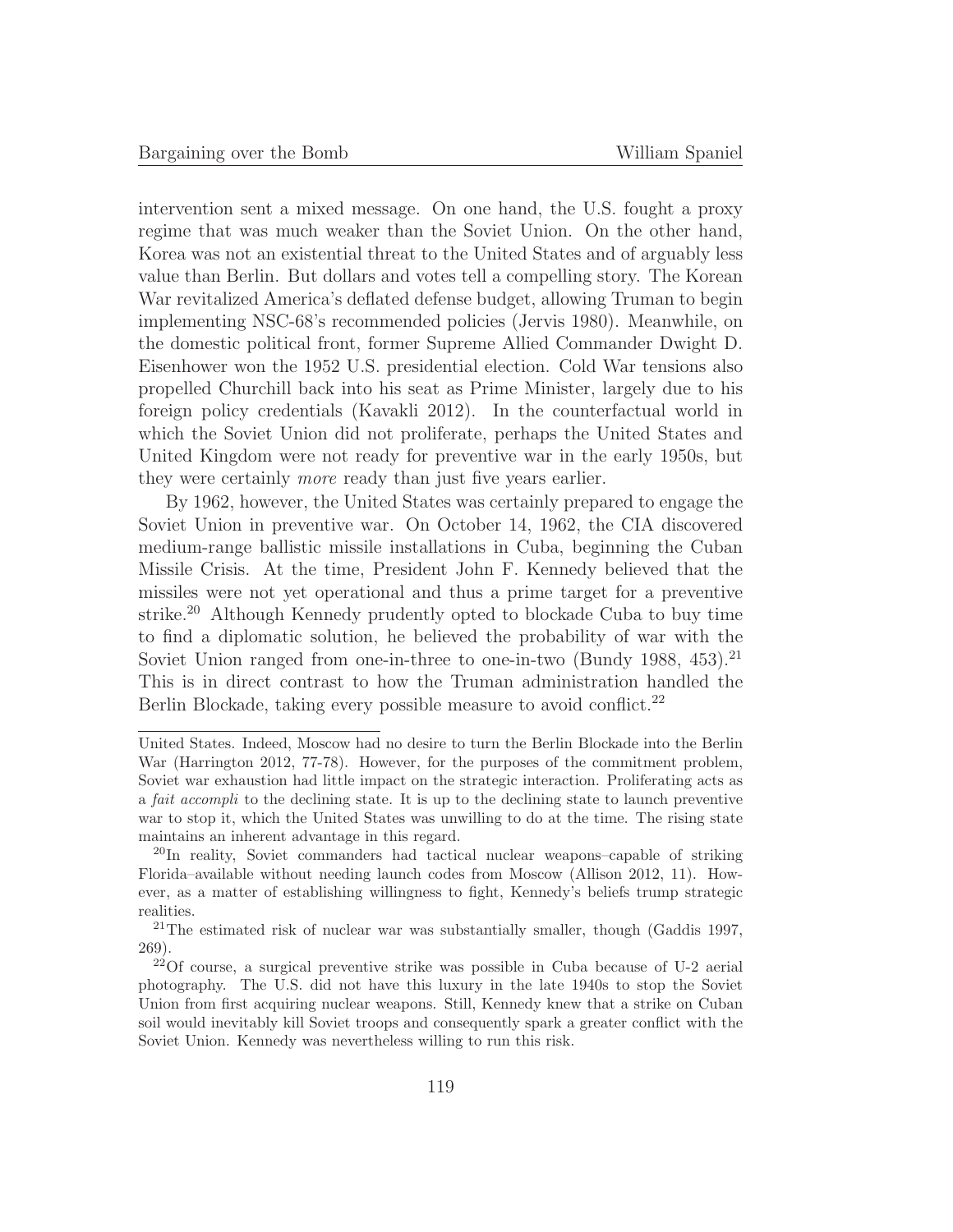Second, the intelligence gap was quickly closing. The CIA firmly established itself within Washington's bureaucracy by the start of Eisenhower's term in office. Although the first round of Soviet espionage ended in absurd failure, future programs would successfully infiltrate the Soviet miliary and intelligence service. Meanwhile, the Lockheed U-2 spy plane took first flight on August 1, 1955. By June 1956, the aircraft was providing reliable aerial surveillance of Cold War foes.

With that in mind, consider the counterfactual world of 1960 in which the Soviet Union had not proliferated. The United States would have had crisp intelligence sources informing Washington of Soviet nuclear installations and a clearer timeline to first Soviet atomic bomb. Political will for intervention would have been higher than in the immediate aftermath of World War II. Thus, the Soviet Union would have had to reconsider its proliferation plans in the shadow of possible preventive war. At that point, any concessions the United States might have offered earlier would have vanished from the table, and Moscow would have regretted not proliferating in the 1940s. In this light, Soviet proliferation is sensible–it was an insurance policy designed to guarantee concession in the presence of Washington's commitment problem.

Before moving forward, it is worth discussing the robustness of this theoretical application in the presence of endogenous intelligence institutions. Chadefaux (2011) makes a related critique worth comparing. In the basic bargaining model of war (Fearon 1995), an exogenous power shift creates a commitment problem which leads to preventive war. However, Chadefaux shows that the states can resolve the commitment problem by merely endogenizing the power shift. As such, the causal mechanism for conflict is not the power shift but rather a state's inability to credibly control it.

In the context of the argument here, one might note that military intelligence is endogenous. Thus, if improved intelligence decreases the cost of preventive war and creates a commitment problem, then the United States could resolve the issue by not improving its intelligence. While this intuition is correct if the states have perfect information–that is, the United States' intelligence programs are transparent–the commitment problem returns if the states have imperfect information.

Unfortunately, obtaining perfect information is impossible here. Chadefaux focuses on military power investment, which leaves a imprint. Rival states can readily verify compliance. In contrast, intelligence operations by secretive by their very nature. The Soviet Union could not trust the United States to keep its intelligence apparatus in disrepair for the foreseeable fu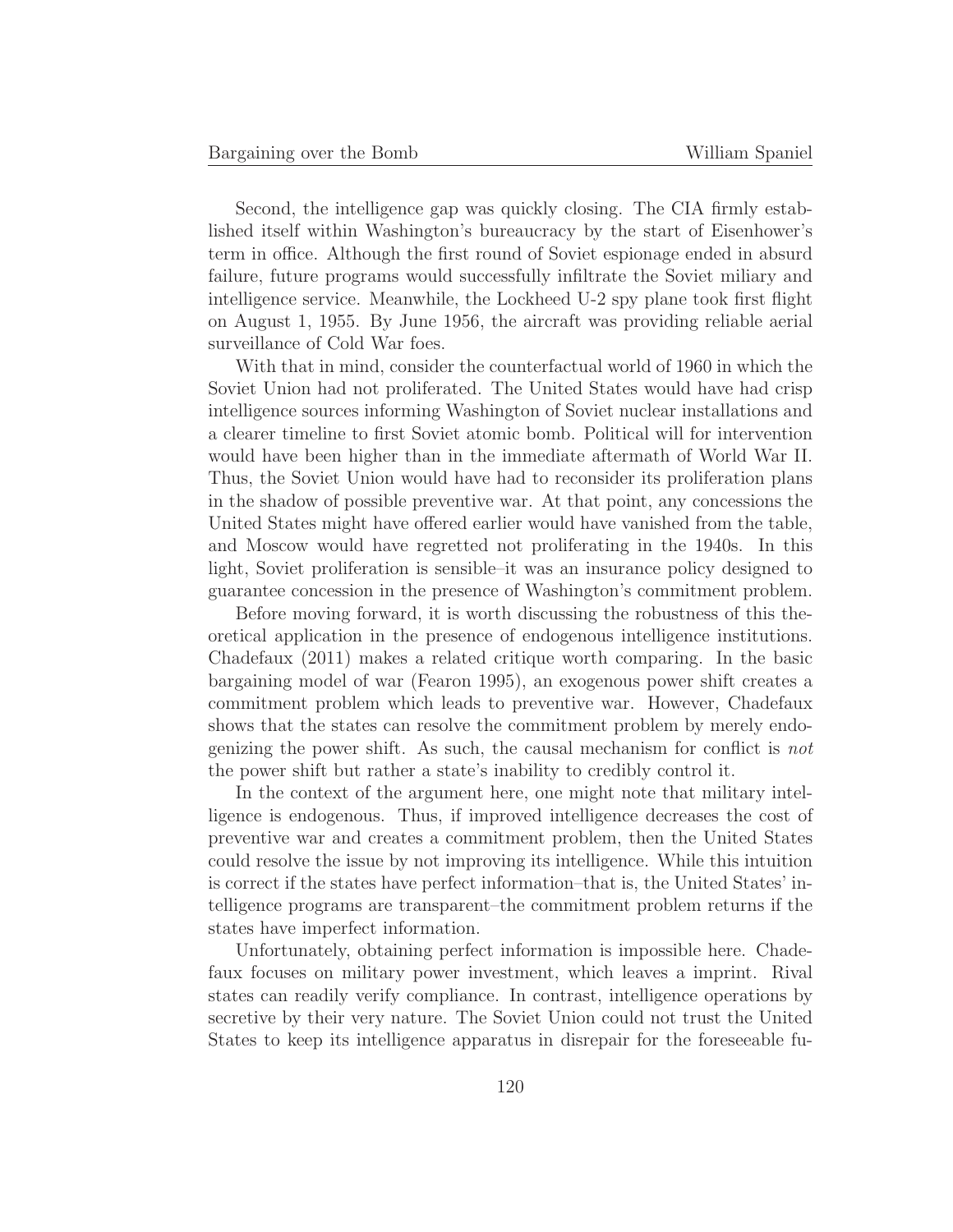ture. Therefore, even though intelligence gathering is an endogenous choice, the United States was not in position to resolve the commitment problem.

## **6.3.2 Iran**

December of 2003 was a strategic and diplomatic high point for the United States. Earlier in the year, the American-led invasion of Iraq was a resounding success, eliminating a perceived security threat from the international community. On December 13, American special forces captured Saddam Hussein, who had been hiding in a spider hole. Six days later, Muammar Gaddafi announced that Libya would adhere to the Nuclear Non-Proliferation Treaty, which it had signed in 1968. Soon thereafter, Libya also signed the Chemical Weapons Convention and generally pledged to end all weapons programs that drew the ire of the West.

Proponents of the Iraq War quickly drew a causal connection from Iraq to Libya. The United States had set a clear precedent: weapons of mass destruction programs would not be tolerated. Moreover, with the resoundingly successful invasion of Iraq, the U.S. had credibly demonstrated its capabilities and resolve.

Less publicly, Iran also took notice.<sup>23</sup> The 1979 Iranian Revolution had frozen diplomatic relations between the United States and Iran. The terrorist attacks on September 11, 2001 and sudden American interest in Afghanistan acted as an exogenous shock to the relationship. Whereas the United States originally supported the Taliban's rise to power in the mid-1990s, Iran had provided active assistance to anti-Taliban groups from the beginning. September 11 opened the door for American-Iranian cooperation, even if as merely a marriage of convenience. Indeed, although NATO did the heavy lifting during the invasion of Afghanistan, most of the coalition was in fact Iran's preexisting alliance (Parsi 2012), which the U.S. had joined with Iran's permission. After the successful invasion, American and Iranian diplomats met quietly to discuss the future of Afghanistan. The results were positive. Yet, as the ice appeared to thaw, President George W. Bush's declaration soon thereafter that Iran was part of an "axis of evil" sent diplomatic relations back to square one.<sup>24</sup>

 $^{23}$ Two related works by Parsi (2007, 243-257; 2012, 1-8) provide a useful background of American/Iranian diplomacy in the immediate aftermath of the Iraq War.

<sup>24</sup>Ironically, many in Iran had hoped the Republicans would win the 2000 U.S. presidential election, under the theory that the relationship had historically been worse with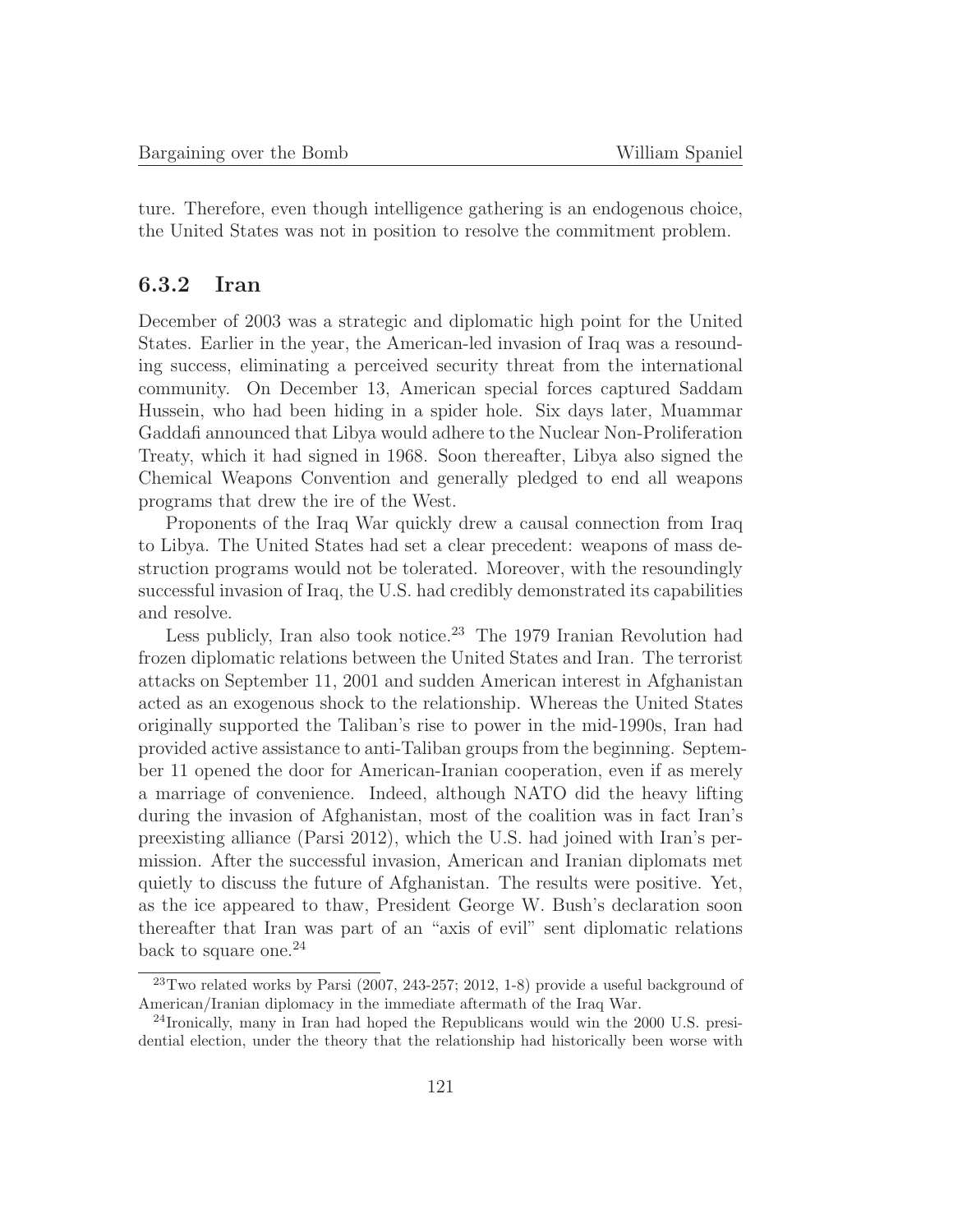Following the Iranian Revolution, the United States completely removed its formal diplomatic presence in Tehran. That remained the status quo in 2003, with the U.S. instead deferring its interests to the Swiss attache. But America's increasingly aggressive (and successful) foreign policy concerned the Iranian leadership. After Iran spent couple years of deliberately misleading IAEA weapons inspectors (ElBaradei 2011, 112-117), Tim Guldimann, Swiss ambassador to Iran, arrived in Washington D.C. on May 4, 2003 with a shocking document: a "roadmap" for normalizing relations.<sup>25</sup> Iran was willing to negotiate *everything*: weapons of mass destruction, dismantling al-Qaeda, recognition of Israel, and support of Hezbollah, Hamas, and Islamic Jihad. Tehran's demands in return were minimal: normalized diplomatic relations and a prisoner swap of anti-Iranian forces held in Iraq for al-Qaeda officials held in Iran.

There are many reasons to believe that the message was sincere. Mouhammad Khatami, a moderate, was president at the time. Khatami had pushed for better relations with the United States since he came into office in 1997; his party had allegedly drafted the message. But perhaps more importantly, Supreme Leader Ayatollah Ali Khamenei signed off on it. At the time, Iran did not appear intransigent; the Bush administration had burned the bridge in 2002, not Iran. Ambassador Guldimann believed the offer was sincere, writing in proposal that he received the "impression that there is a strong will of the regime to tackle the problem with the U.S. now and to try it with this initiative." And, in deciding on how to ultimately respond to the message, concerns about insincerity were not pivotal.

Yet, officials from the Bush administration did not rebuff Iran's outreach– they simply ignored it. The United States was at its height of geopolitical power in the war on terror at the time. Just two days earlier, Bush had declared "mission accomplished" in Iraq in the now-infamous speech on the U.S.S. Abraham Lincoln. Officials reasoned that further force could lead to the same sort of concessions without having to acknowledge the Iranian

Democrats. This led to a missed opportunity to resolve the conflict during President Bill Clinton's waning years. Clinton had been open to talks with Iran (Ansari 2006, 176-178), but the only "breakthrough" consisted of a couple public acknowledgments (Sick 2001, 146-147).

<sup>&</sup>lt;sup>25</sup>Given the domestic political rivalry between the United States and Iran, the fact that the states conducted negotiations in secret should not be surprising. However, the original document has since been leaked and can be found at http://www.washingtonpost.com/wpsrv/world/documents/us iran 1roadmap.pdf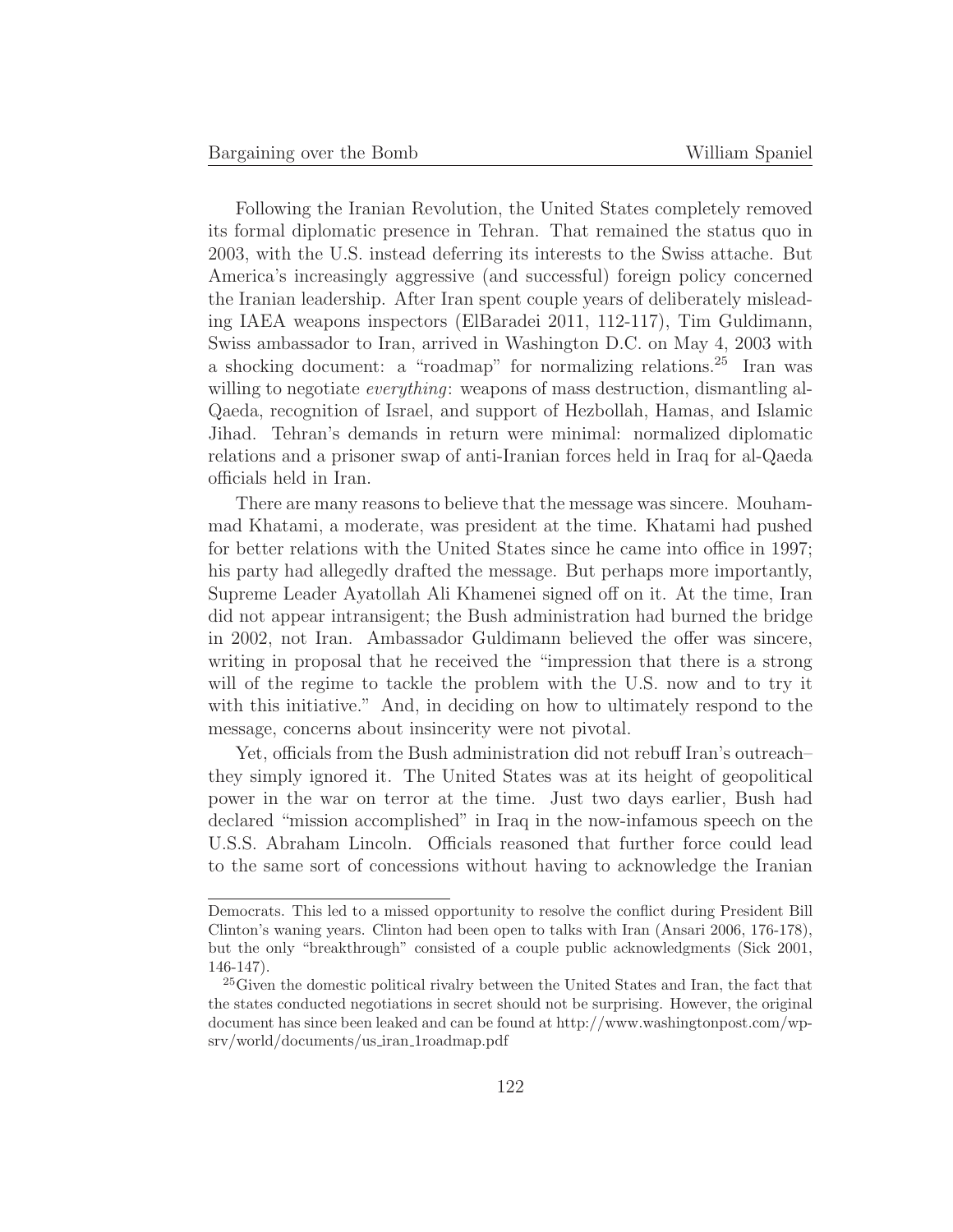regime. So the Bush administration admonished the Swiss ambassador for engaging in the affair, ostensibly for exceeding his role as intermediary. Iran was stunned.

Six years later, America's mistake was evident. In 2003, the U.S. surrounded Iran with troops on the eastern border in Afghanistan and troops on the western border in Iraq. But by 2008, the long insurgency and civil war in Iraq had deteriorated America's appetite for war. Optimism about the fate of Afghanistan had similarly waned.

Iran's political position–both domestically and internationally–had taken a turn for the worse as well. Five months after the May 2003 fiasco, the United Kingdom, France, and Germany convinced Iran to sign the Paris Agreement, which extended the NPT's Additional Protocol to Iran. But as the United States faced mounting casualties in Iraq, the house of cards soon fell. Iran reopened its centrifuges for uranium enrichment in 2004.

On the domestic front, moderate elements of the Iranian regime paid a heavy cost for championing the failed overture to Bush. On June 24, 2005, Mahmound Ahmadinejad won a landslide victory in the Iranian presidential election after the Guardian Council banned some reformist candidates from the ballot. This began a string of diplomatic failures (Solingen 2012, 35). Subsequent outreach from all five permanent members of the United Nations Security Council (including quiet action from the reluctant United States), which included entry into the World Trade Organization, all went unheeded. And the Iranian nuclear weapons program–an afterthought during the leadup to the Iraq War–started making serious headway toward a functioning bomb. The Obama administration has tried restarting negotiations with Iran, but American peace feelers has mostly fallen on deaf ears–just as Iran's did in 2003.

Why did Iran's posture changed so greatly over the course of six years? A trivial explanation notes how the United States' strength faltered with the quagmires in Iraq and Afghanistan. Preventive war against Iran was a reasonable threat in 2003; following mounting U.S. losses abroad, it became a stretch. Thus, Iran has become increasingly obstinate as the United States' threat to intervene has diminished.

However, the baseline model from Chapter 3 shows such an argument fails to address the inefficiency puzzle of costly weapons. Even if Iran could credibly threaten to develop weapons today, bargaining should render proliferation unnecessary. Indeed, the United States, as the declining power, should induce Iranian compliance by offering significant concessions imme-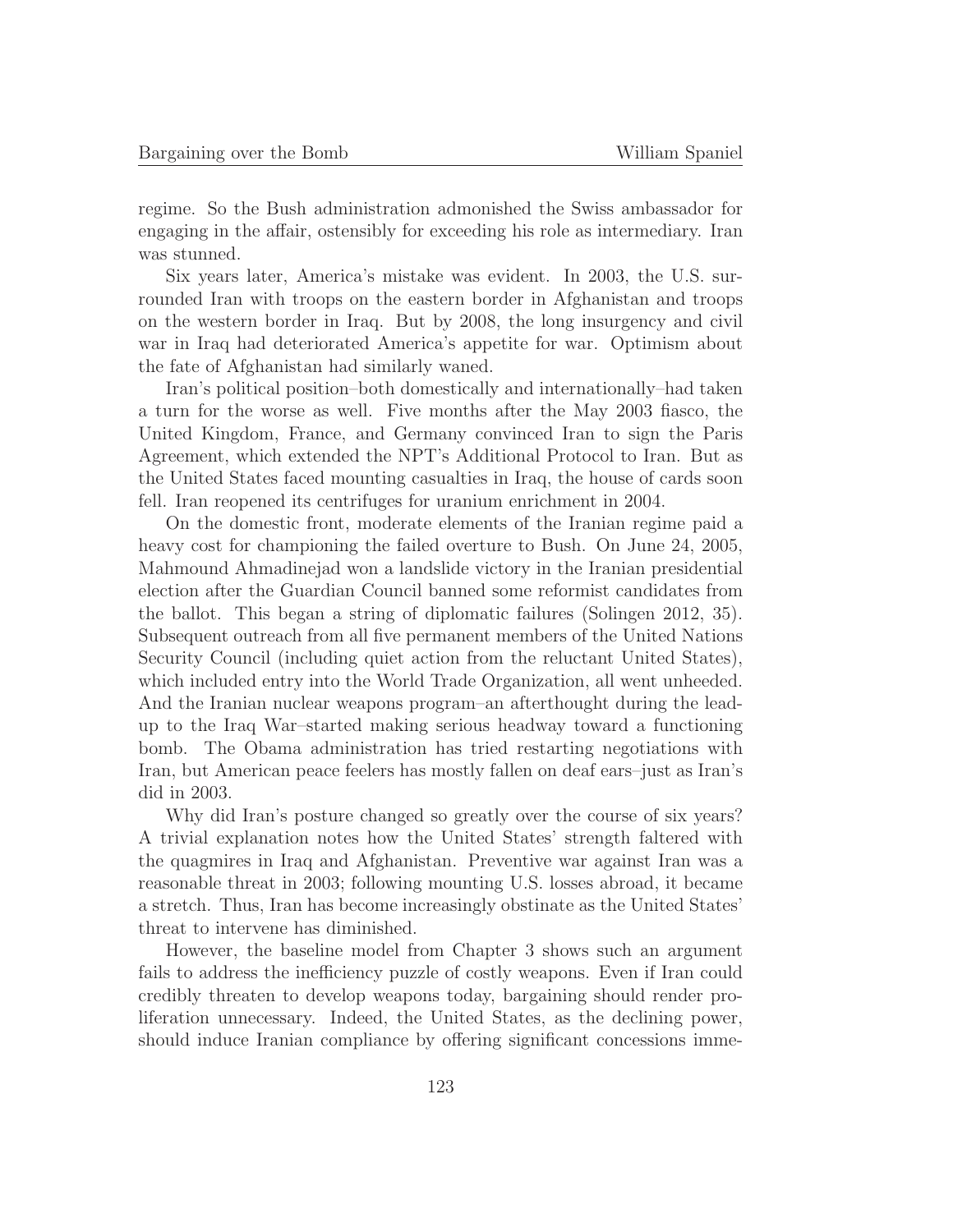#### **Timeline of Important Events in Recent U.S./Iran Relations**

| 9/2001     | Iran assists in planning invasion of Afghanistan          |
|------------|-----------------------------------------------------------|
| 1/29/2002  | George W. Bush declares Iran a part of the "axis of evil" |
| 3/20/2003  | Invasion of Iraq begins                                   |
| 5/1/2003   | Bush declares "mission accomplished" in Iraq              |
| 5/4/2003   | Iran dispatches Swiss ambassador to Washington            |
| 8/2003     | Insurgency in Iraq begins; Jordanian embassy and U.N.     |
|            | headquarters bombed                                       |
| 10/21/2003 | Iran signs the Paris Agreement                            |
| 12/13/2003 | Saddam Hussein captured near Tikrit                       |
| 12/19/2003 | Libya ends nuclear weapons program                        |
| 6/24/2005  | Mahmound Ahmadinejad elected President of Iran            |
| 8//8/2005  | United Kingdom declares violation of Paris Agreement      |
| 1/10/2007  | Bush announces "the surge" in Iraq                        |
| 11/4/2008  | Barack Obama elected President of the United States       |
| 3/20/2009  | Obama releases Nowruz greeting                            |
| 3/22/2009  | Ayatollah Khamenei responds to Nowruz greeting            |
|            |                                                           |

diately. Iran should then accept these concessions, as the additional concessions it would receive by proliferating would not cover the cost of nuclear weapons. Although these concessions might not be as significant as what Iran was willing to give up in 2003, they should still be enough to appease Tehran.

To that end, the United States has tried proactive diplomacy. President Barack Obama's electoral victory in November 2008 set the stage, and the new president wasted little time to begin rapprochement. On March 20, 2009, the White House released a Nowruz greeting to celebrate the Persian New Year. The action was remarkable for a number of reasons: the video appeared without warning on YouTube so Iranian civilians could hear the uncensored message; portions addressed the Iranian regime directly; the original video contained Farsi subtitles; and Obama referred to Iran as Islamic Republic of Iran, Iran's official title and a moniker that Bush had not used.

Substantively, the message appeared to be an olive branch. Obama complimented Iranian culture throughout and did not engage in any saberrattling. Instead, he adopted to promote "mutual respect" and extended an invitation for Iran to join the international community:

The United States wants the Islamic Republic of Iran to take its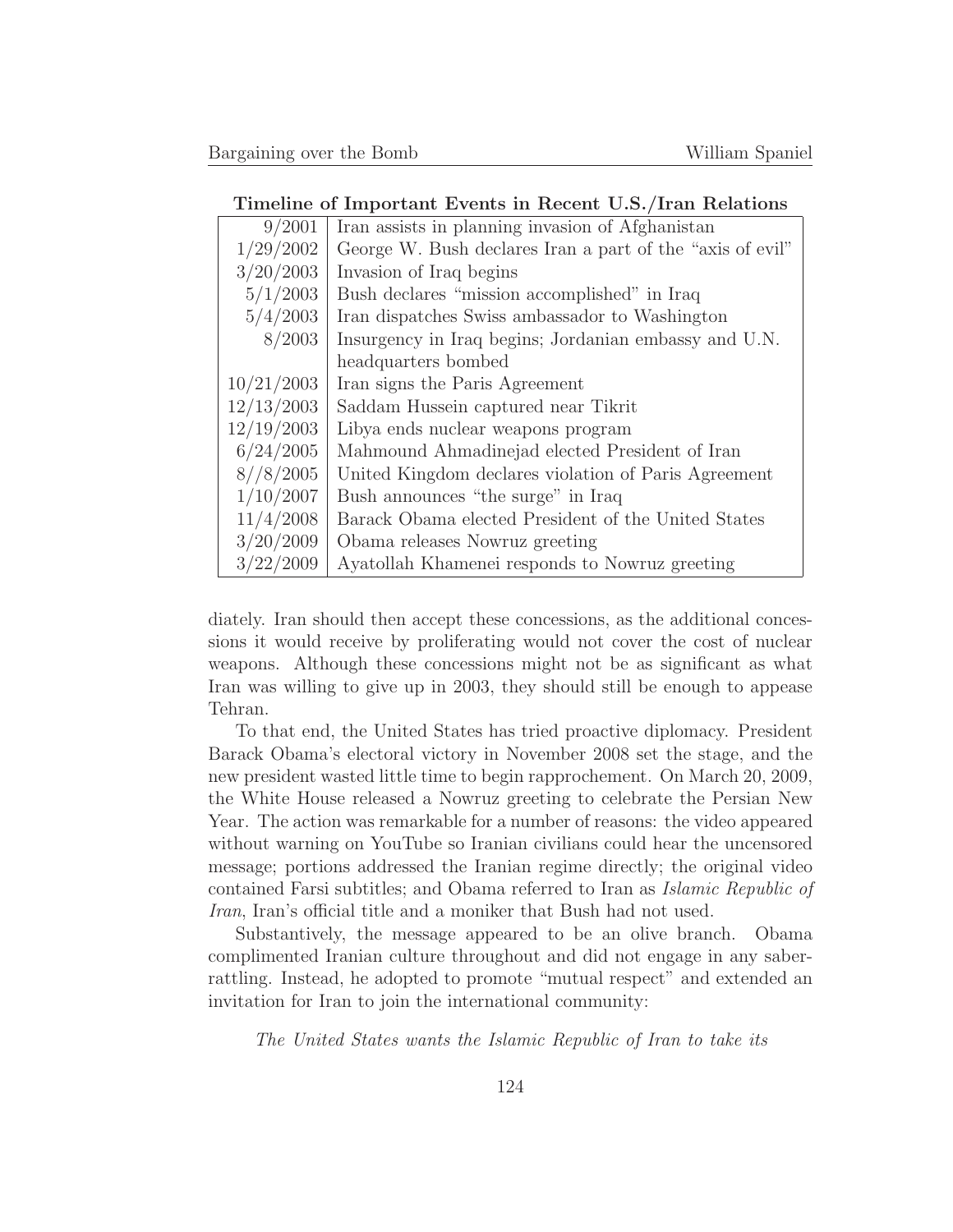rightful place in the community of nations. You have that right– but it comes with real responsibilities, and that place cannot be reached through terror or arms, but rather through peaceful actions that demonstrate the true greatness of the Iranian people and civilization. And the measure of that greatness is not the capacity to destroy, it is your demonstrated ability to build and create.

Obama ended by offering "renewed exchanges" between the two countries and "greater opportunities for partnership and commerce." This signaled a complete reversal from the Bush administration's policies.

The manner of Iran's response was equally surprising. Iranian President Mahmoud Ahmadinejad initially remained silent on the issue. Rather, Khamenei appeared as the voice of Iran two days later. His message was measured and skeptical. Change was the theme of the speech:

Where is the change? What has changed? Clarify this to us. What changed? Has your enmity toward the Iranian nation changed? What signs are there to support this? ... They talk of change, but there are no changes in actions. We have not seen any changes. If you tell the truth, and there are changes, where are these changes? Why can we see nothing? I would like to say this to everyone. U.S. officials should also know that the Iranian nation cannot be fooled, or scared.

Changes in words are not adequate; although we have not seen much of a change there either. Change must be real. I would like to say this to U.S. officials, that this change that you talk about is a real necessity; you have no other choice, you must change.... You must change, but this change cannot be in words only. It should not come with unhealthy intentions. You may say that you want to change policies, but not your aims, that you will change tactics. This is not change. This is deceit.<sup>26</sup>

Other than the change in administrations, Khamenei appeared correct. Although geopolitical conditions had changed since Iran's initial peace offering to the Bush administration in 2003, the underlying conditions for discord

 $^{26}$ For a transcript of Khamenei's speech, see http://www.juancole.com/2009/03/osckhameneis-speech-replying-to-obama.html. Parsi (2012, 62-68) details Obama's Nowruz greeting and Khamenei's subsequent response.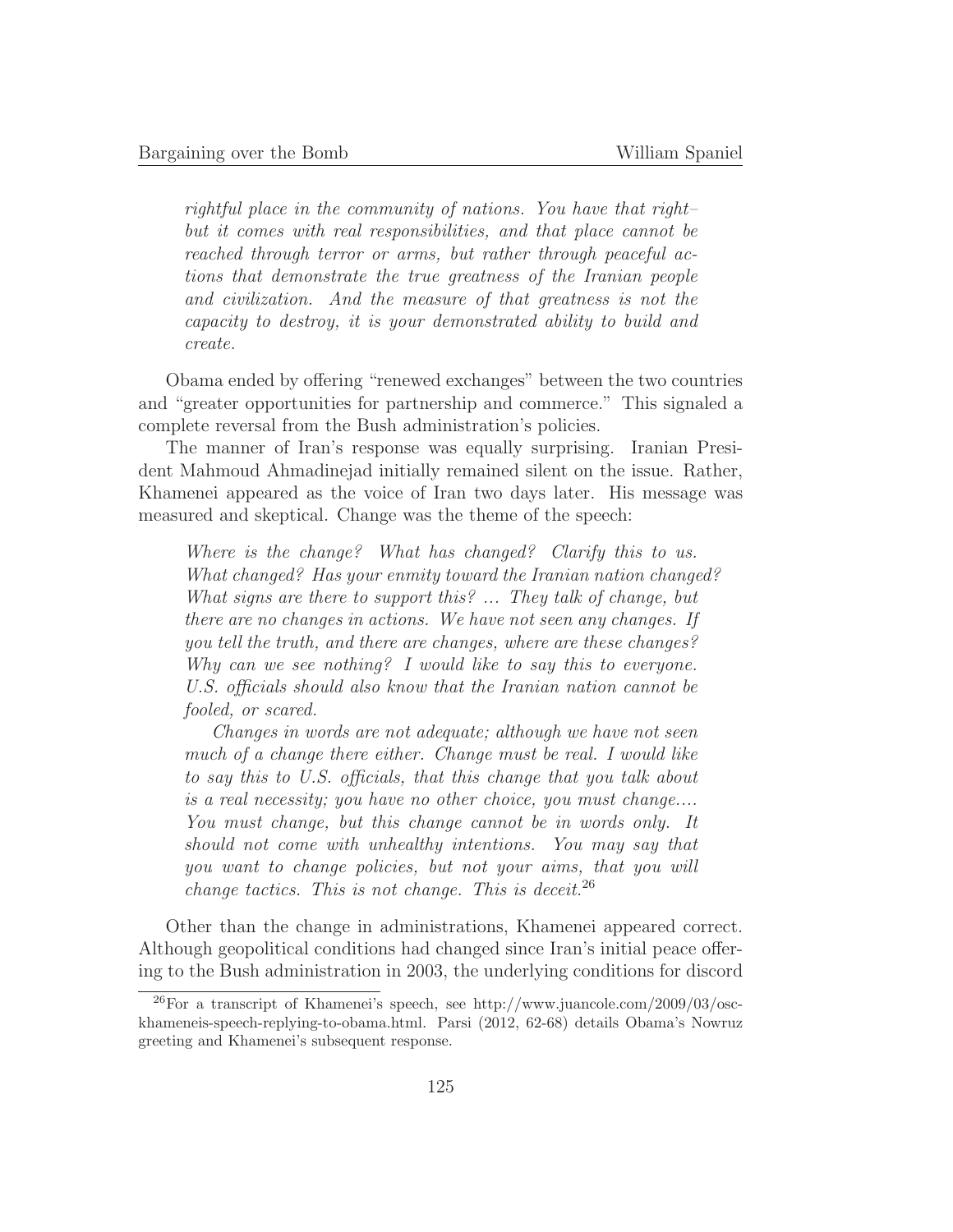had not: the Iranian ideal point and the American ideal point were just as distant in 2009 as they were in 2003. Obama's change in tactics merely reflected the United States' vulnerable position. The new American president rode to electoral campaign focused on fixing the floundering economy and resolving the ongoing wars in Afghanistan and Iraq. Political support for yet another war was not apparent.

Even so, why didn't Iran accept the temporary truce with open arms? The threat of future preventive war provides an answer. Looking to the past, Israel has had remarkable success stopping previous would-be proliferators. In 1981, Operation Opera permanently paralyzed the Iraqi nuclear program, as a fleet of Israeli bombers laid waste to the Iraq's reactor in Osirak.<sup>27</sup> Sixteen years later, Operation Orchard saw similar success, as another crew of bombers disabled Syria's nascent nuclear activities. In both cases, Israel fully completed its objectives and suffered no casualties.

In contrast, preventive war against Iran would not come so easy. The Iraqi and Syrian reactors had been left out in the open. Learning from the past, Iran wisely placed its nuclear experiments in secure bunkers.<sup>28</sup> An Israeli-style assault would be unable to conclusively end the Iranian program. Indeed, a "successful" assault might only block the facilities' entrances, and Iran would likely retaliate by proxy through Hezbollah and Hamas.<sup>29</sup> As a result, true preventive war would require some sort of ground campaign and would therefore be exponentially more costly.

Due to these obstacles, Israel has looked to the United States for direct military intervention. But the scars from Afghanistan and Iraq have left the American public wary of further war. Moreover, a third war in that region of the world would only further fuel Islamic moderates' suspicions that the United States has a general animosity toward Muslims. Put simply, the United States could not credibly threaten preventive war against Iran.

<sup>27</sup>Chapter 8 discusses Operation Opera in greater detail.

<sup>28</sup>Iran had first-hand knowledge of preventive assaults. At the beginning of the Iran-Iraq War, the Iranian air force tried and failed to destroy the Osirak reactor. Iranian intelligence may have supplied Israel with photographs of Osirak prior to Israel's successful strike less than a year later and offered the Israeli pilots safe harbor in case something went wrong (Sick 1991, 207; Parsi 2007, 107).

<sup>&</sup>lt;sup>29</sup>Consequently, attempts to delay Iran's proliferation aspirations have been through other means. Four Iranian nuclear scientists have been assassinated, likely by Mossad. The Stuxnet virus–probably a collaboration between Israel and the United States–directly targeted and disabled Iranian uranium enrichment computers. See Reiter 2005 for an argument on how such attempts could merely entrench nuclear aspirations.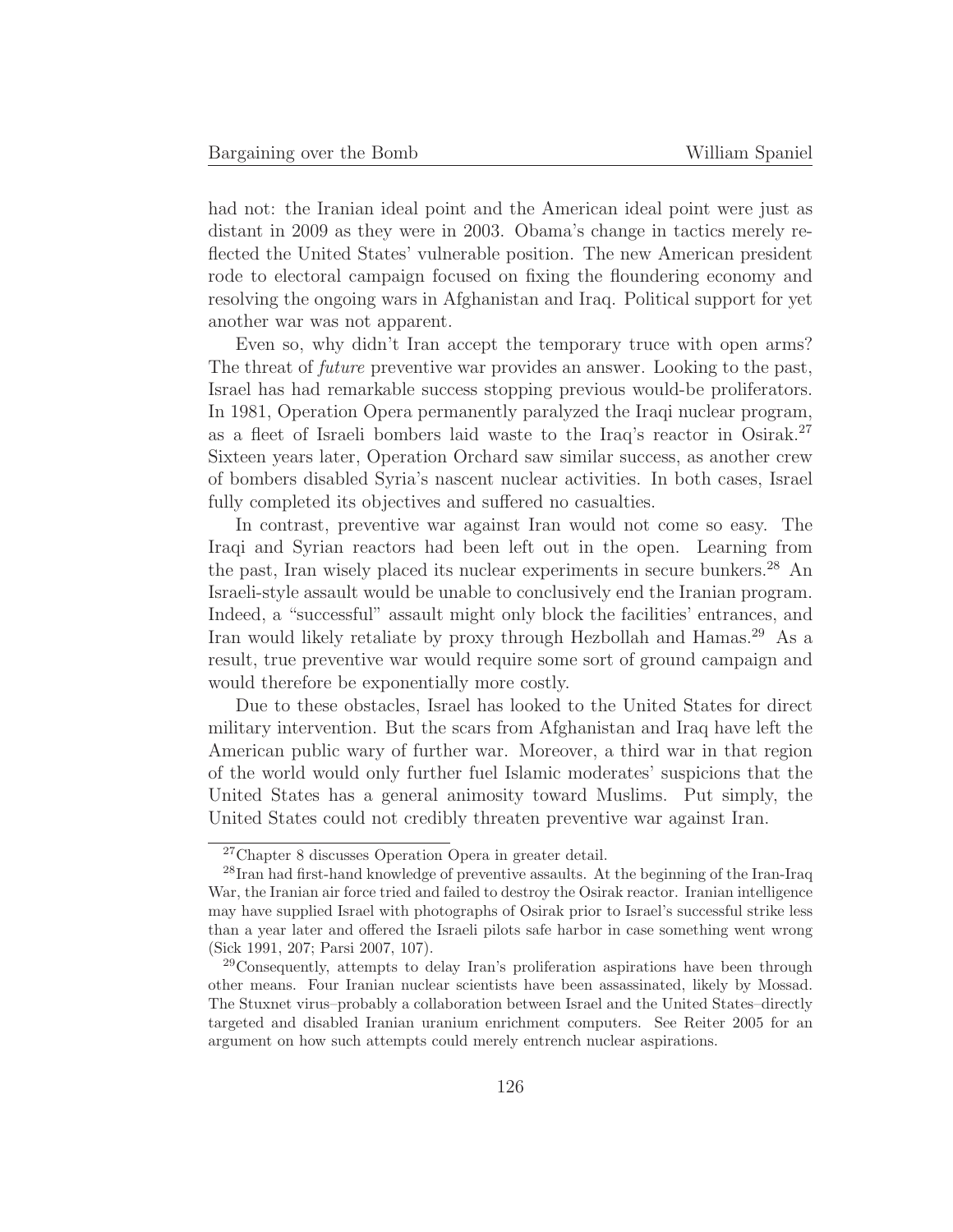In turn, Khamenei concluded that the American olive branch and American war weariness would have identical life spans. War exhaustion from Afghanistan and Iraq gave Iran a now-or-never window of opportunity. Iran understood that it could proliferate unimpeded while the United States suffered from war exhaustion. Even after the U.S. recovered, future American presidents would have to give Iran a longer leash or risk confronting a nuclear power in the Middle East.

Iran's alternative was far riskier. While Obama's peace offering might have lasted a few years, Khamenei had to wonder how future interactions with the U.S. would play out once Americans were prepared to fight another war. The proliferation option would have certainly gone off the table. Iran would then have to rely on America's word to live up to its end of the bargain. But Iran had reason to be skeptical. Former President Ali Akbar Rafsanjani warned that treaties were worthless after Iraq violated its chemical weapons (Jones 1998, 41; Sick 2001, 134-135). And memories of the Bush administration's strongarming were alive and well.

Consequently, Iran and the United States found themselves in the situation the model of war exhaustion describes. If the United States could credibly commit to maintaining warm relations with Iran well into the future, bargaining would run smoothly today. However, Iran must worry that the United States will want to renegotiate the terms once the American populace becomes less weary of another war in the Middle East. As such, Iran logically behaves intransigent today and continues on its nuclear path even as Obama offers everything that Iran sought in 2003.

Most of the common alternative theories to that try to explain Iran's intransigence are questionable in this light. To begin, regional political aspirations offer no better explanation. If Iran believed nuclear weapons were critical to obtaining regional hegemony, the basic model in Chapter 3 indicates that Iran could obtain those types of concessions without building arms and leave all parties better off. Perhaps Iraq's temporary enfeeblement presented Iran with a window of opportunity to secure nuclear weapons before a new Iraqi regime could mount resistance. But this is essentially an appeal to the war exhaustion explanation, with Iraq replacing the United States as the declining state.<sup>30</sup> Thus, the theory still holds and accounts for the timing of

<sup>30</sup>Of course, Iraq's enfeeblement dates back to the end of the Persian Gulf War. This is consistent with the war exhaustion story, as Saddam Hussein did not face a clear path to military recovery from 1991 to 2003. The states do not face the commitment problem until the declining state becomes more capable of intervening.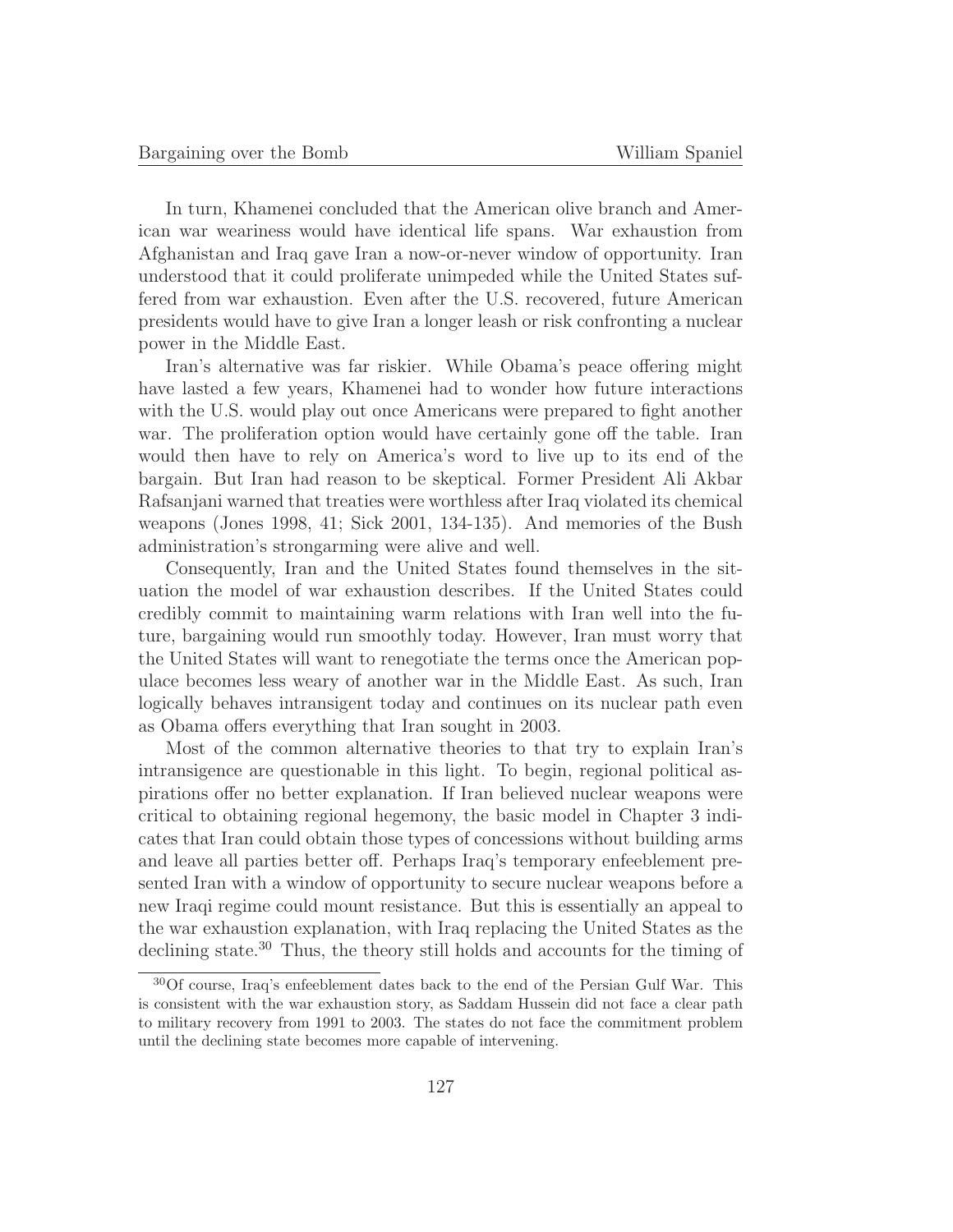Iran's nuclear ambitions.

Next, some treat Iran as an automaton unwilling determined to proliferate no matter the carrots or cost. Thus, no negotiations can take place between the United States and Iran. Much of Tehran's public communication relays the rigidity of its bargaining position. However, analysts must be careful not to take cheap talk at face value. Perhaps Iran is truly irreconcilable for no discernable reason. Perhaps Iran is irreconcilable due to the commitment problem described in this chapter. Or perhaps Iran is feigning irreconcilability to obtain a better bargain (Schelling 1966). Regardless of Tehran's true motivation, Washington would hear similar cheap talk declarations.

While separating commitment-based explanations from leverage-based ones is difficult, Tehran's outreach in 2003 provides evidence that Iran is not completely irreconcilable.<sup>31</sup> Perhaps Iranian proliferation became nonnegotiable after Bush ignored the olive branch. But this ultimately leads back to a story of commitment; Obama's attempt at reconciliation falls on deaf years because Tehran worries that the United States will return to a hardline position once the American population becomes more acceptant of another war.

Relating to induced indivisibility, another explanation appeals to selectorate theory.<sup>32</sup> The media often portray Iran's ruling coalition as vehemently anti-American. Indeed, the audience of Khamenei's response to Obama's Nowruz message twice interrupted the Ayatollah with "death to America" chants. Conventional wisdom in turn suggests that Iran's refusal to join the "community of nations" falls back on domestic politics–Khamenei cannot back off of his policy position without losing control of the government (Sherill 2012), and therefore geopolitical inefficiency persists.

The anti-American selectorate argument is questionable for four reasons. First, it overestimates the role of Ahmadinejad as a policy maker. Presidents of Iran hold little to no power over foreign policy. Internationally, the president is a figurehead; domestically, he runs the bureaucracy and acts as a buffer between citizens' wrath and the Ayatollah. While Khatami led the push to reopen negotiations with the United States in 2003, the plan would have carried no weight without the Ayatollah's blessing. And recall that

<sup>31</sup>Of course, the war exhaustion mechanism also fails to explain the May 2003 letter. However, unlike many competing explanations, it is agnostic in this regard.

 $32$ On selectorate theory, see Bueno de Mesquita et. al. 2004. Takeyh (2006) provides an overview of Iranian political factions. For domestic politics based explanations of proliferation, see Sagan 1997, 63-73.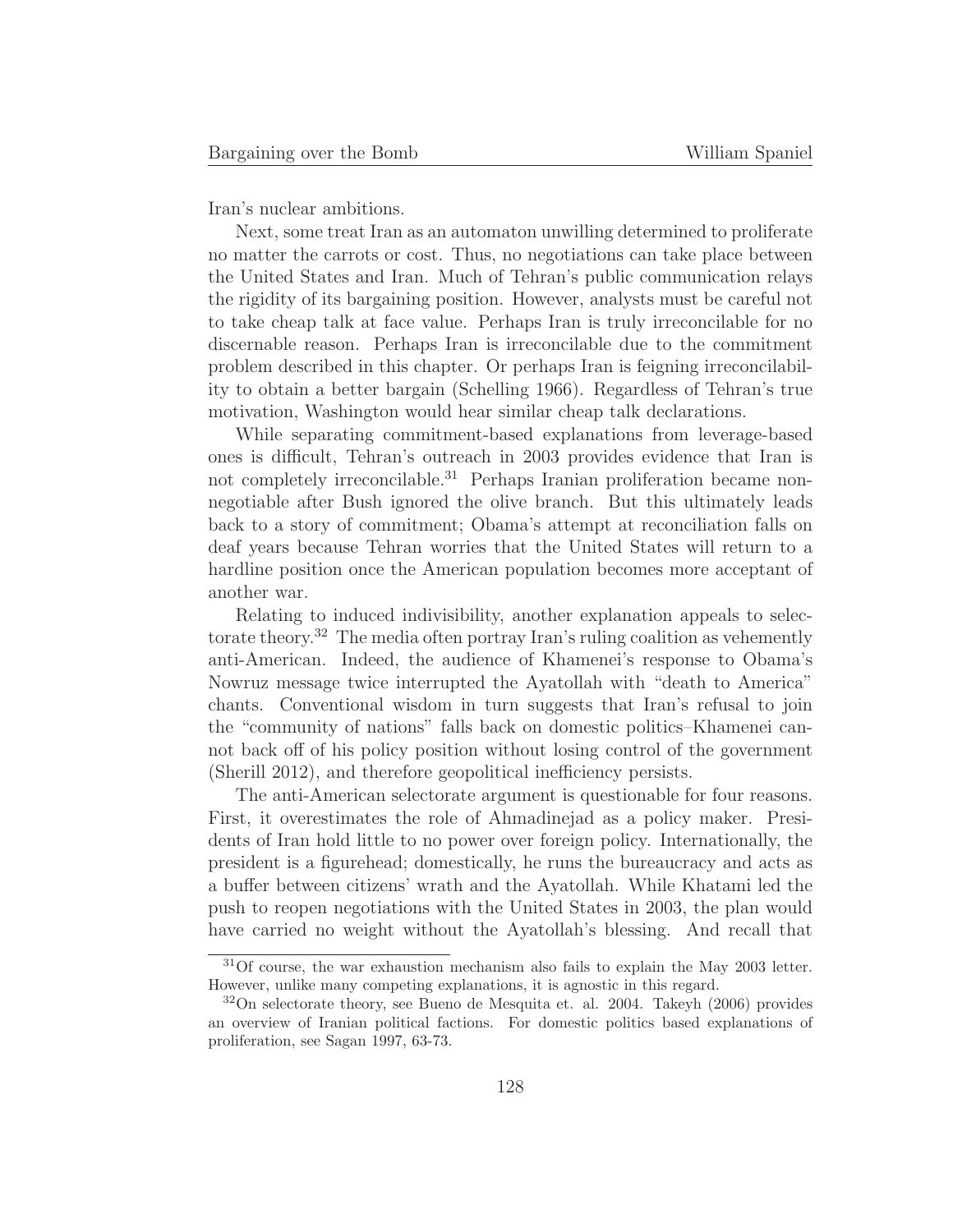Ahmadinejad originally won the presidency in 2005 after the ruling council removed moderates from the ballot.

Second, and most prominently, it also fails to explain why Iran was willing to work with the U.S. a few years prior but then suddenly stopped sometime thereafter. If a deal with the United States would have decapitated the Iranian regime in the early 2000s, Tehran certainly would not have gone out of its way to reach a deal with President Bush. Anti-American rhetoric in the interim years did not increase noticeably beyond the twenty-year mean, so it is not as though Khamenei became further entrenched in his position. If anything, the domestic political climate in Iran has shifted to a more moderate point following the 2009 Iranian presidential election and the subsequent green revolution. Reaching an agreement with the United States would eliminate a key reformist platform position.

Third, a butter-for-bombs style agreement between the United States and Iran would be consistent with official Iranian policy. Even as nuclear scientists in Iran have moved forward with the proliferation process, the Iranian government has continuously insisted that it is developing peaceful nuclear technology in accordance with Article V of the NPT. To wit, Iran has long claimed an Islamic imperative against weapons of mass destruction (Giles 2003; Sick 2001, 133-134), and Khamenei declared that nuclear weapons ran contrary to Islamic principles in a fatwa from August 2005.<sup>33</sup> In this light, successful proliferation would require the Iranian regime to flip-flop on stated policy. Put simply, non-proliferation is the domestic status quo, not the other way around.

Fourth, even if the winning coalition of the current regime believes that Iran is currently seeking a nuclear weapon and accepts this as being reasonable policy, Khamenei could always sell a diplomatic reversal as a victory for Iran. Successful proliferation still leaves Iran at odds with the United States. But if Khamenei secured concessions from the Washington, he could then claim complete victory in the diplomatic showdown; that is, the United States backed down because of Tehran's cunning bargaining tactics. Achieving endgame goals through a sharp tongue and prudent threats appears to be a much better signal of foreign policy competence than coercing the U.S. with an extremely expensive bomb into conceding similar results. Thus, if the Iranian regime worried about appeasing domestic audiences, we would

<sup>33</sup>See Kartal and Ohls 2011 for a model of costly signaling that analyzes Khamenei's fatwa.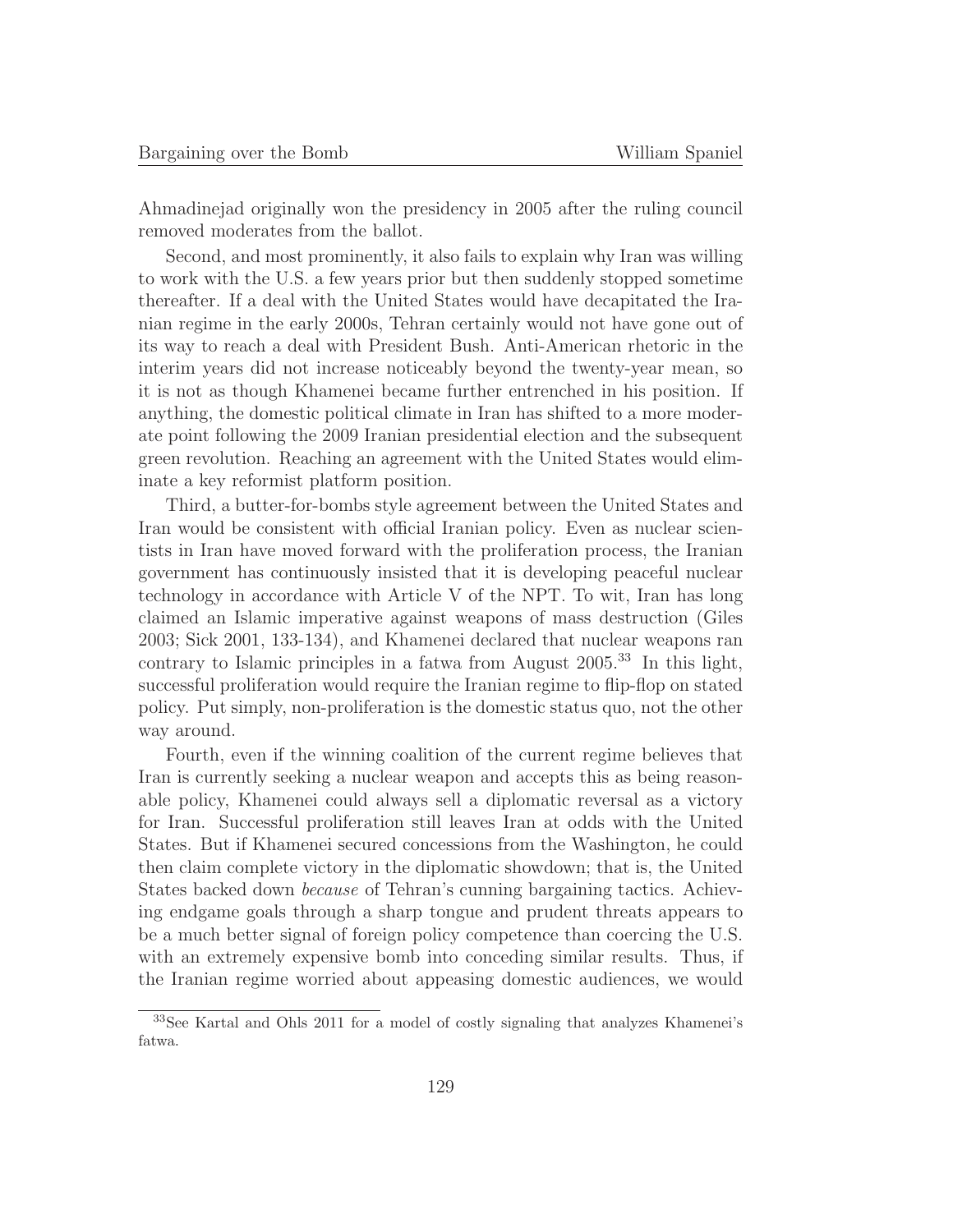expect Iran to enter talks with the United States. Yet, intransigence persists.

Moving to the next alternative explanation, if Iran is seeking to proliferate solely to improve its security vis-a-vis the United States, the problem becomes a self-fulfilling prophecy. If the relationship between the United States and Iran is purely based on distrust, then proliferating is a poor solution to the problem. That is, if the United States is actually a conflictual type, proliferation would appear to only exacerbate the conflict and accelerate the United States' decision to go to war. In contrast, if the United States is a cooperative type, then nuclear weapons provide little benefit to Iran but come at a great cost. Without a viable alternative to the Khamenei in place, the United States would have to spend a considerable amount of money and commit a substantial number of troops to secure Iran.<sup>34</sup> Put simply, war with Iran would not come cheap. Consequently, it is difficult to see how nuclear weapons provide much relief for Iran against the United States if no real conflict exists between the two states.

The commitment problem described in this chapter once again resolves the discrepancy. Iran was willing to negotiate in the early 2000s because, despite the possibility that the United States might be conflictual, Iran did not have any better alternatives. The long-term underlying structural factors between 2003 and 2009 did not change. However, the United States was not in a position to threaten Iran in the short-term. As such, anticipating that the U.S. would revert back to being conflictual, Iran ignored Obama's attempt at diplomacy and pursued a long-term solution to its security.

A final alternative explanation suggests that Khamenei seeks nuclear weapons as a form of regime insurance. The United States would be hardpressed to assist in overthrowing the Iranian regime if doing so risked a nuclear reprisal. Such a threat is real. Both domestic and international challengers could plausibly threaten Iran's current ruling coalition. Moreover, the U.S. came to a tacit understanding with Gaddafi at the end of 2003 and the beginning of 2004 but abandoned him in favor of the National Transition Council during the 2011 Libyan civil war. Presumably, the United States would abandon a butter-for-bombs agreement if a viable and West-friendly resistance movement began. Nuclear weapons, in theory, could mitigate American meddling.

<sup>34</sup>For comparison, the logistical problems in Iraq would pale in comparison to the problems in Iran. Iraq is roughly 170,000 square miles; Iran is more than 600,000. Iraq has a population of about 31 million; Iran's is roughly 75 million.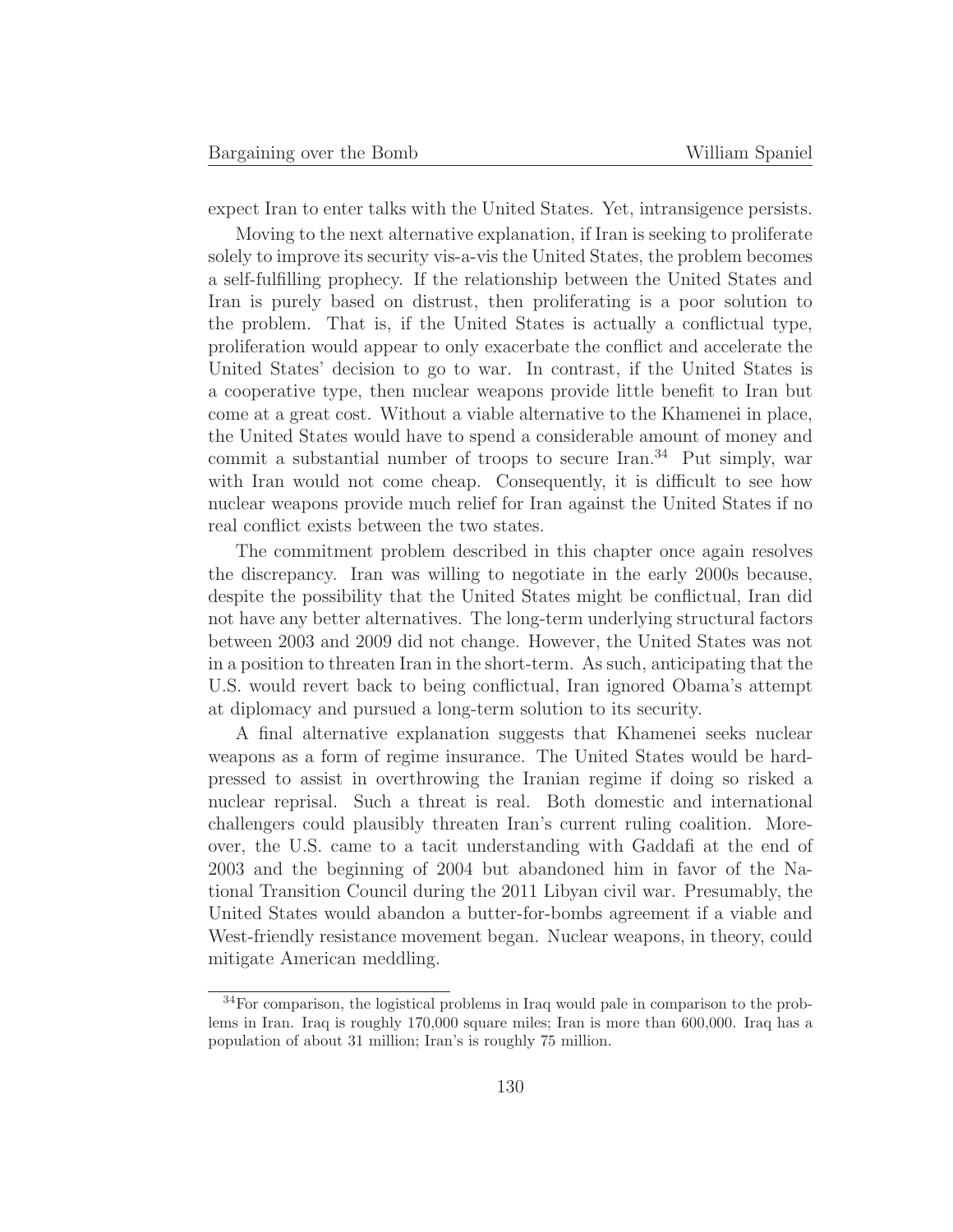The regime assurance theory seems plausible, though butter-for-bombs bargaining highlights an important caveat. Nuclear weapons remain inefficient here, but the declining state's inability to credibly commit to nonintervention in the event of a crisis compels the rising state to build anyway. However, concessions reasonably offer some amount of regime assurance; rising states could use the additional benefits to buy off competing factions or improve internal security services. If these concessions have a large enough impact, then the declining state can endogenously tailor its offers to resolve the commitment problem. But if concessions leave little impact, bargaining might break down.

To conclude, how the situation between the United States and Iran will ultimately end remains uncertain. Israel is a wild card, and one which this section has largely overlooked. On one hand, Israel is not suffering the same war exhaustion that plagues the United States. On the other hand, a potential Israeli attack must address the same logistical challenge an American attack would–namely, that an Osirak-style assault would only provide a temporary solution. Moreover, the Israeli army is less equipped than the U.S. for a large-scale ground invasion, which partially explains why Israel's leaders have looked to the United States for assistance.

That said, a temporary solution may be sufficiently attractive for Israel. After all, temporary American war exhaustion is at the heart of the commitment problem. Israel could consider stalling Iran's nuclear program for long enough to allow the United States to recover. However, it still remains unclear how effective an aerial bombing would be given the distance between Israel and Iran and the logistical problems that entails. Israel must also weigh the risk of retaliation from Hamas and Hezbollah. And note that given the presence of this uncertainty, Iran's nuclear intransigence is rational.

Additionally, the process of building a nuclear weapon itself is uncertain and is not present in the model presented in this chapter. Sanctions also create a similar form of indeterminacy. Nevertheless, the logic of the commitment problem remains apparent even with this added uncertainty. As Iran develops nuclear technology, the time to a deliverable nuclear weapons becomes clearer. Outside observers–just like Iranian intelligence–cannot be sure that Iranian nuclear scientists will be able to finish the program before the United States' war exhaustion wears off. But if Iran believes that its chances of squeezing through the window of opportunity are sufficiently high, it must take the risk and pursue a nuclear bomb, thereby shunning American diplomacy in the meantime.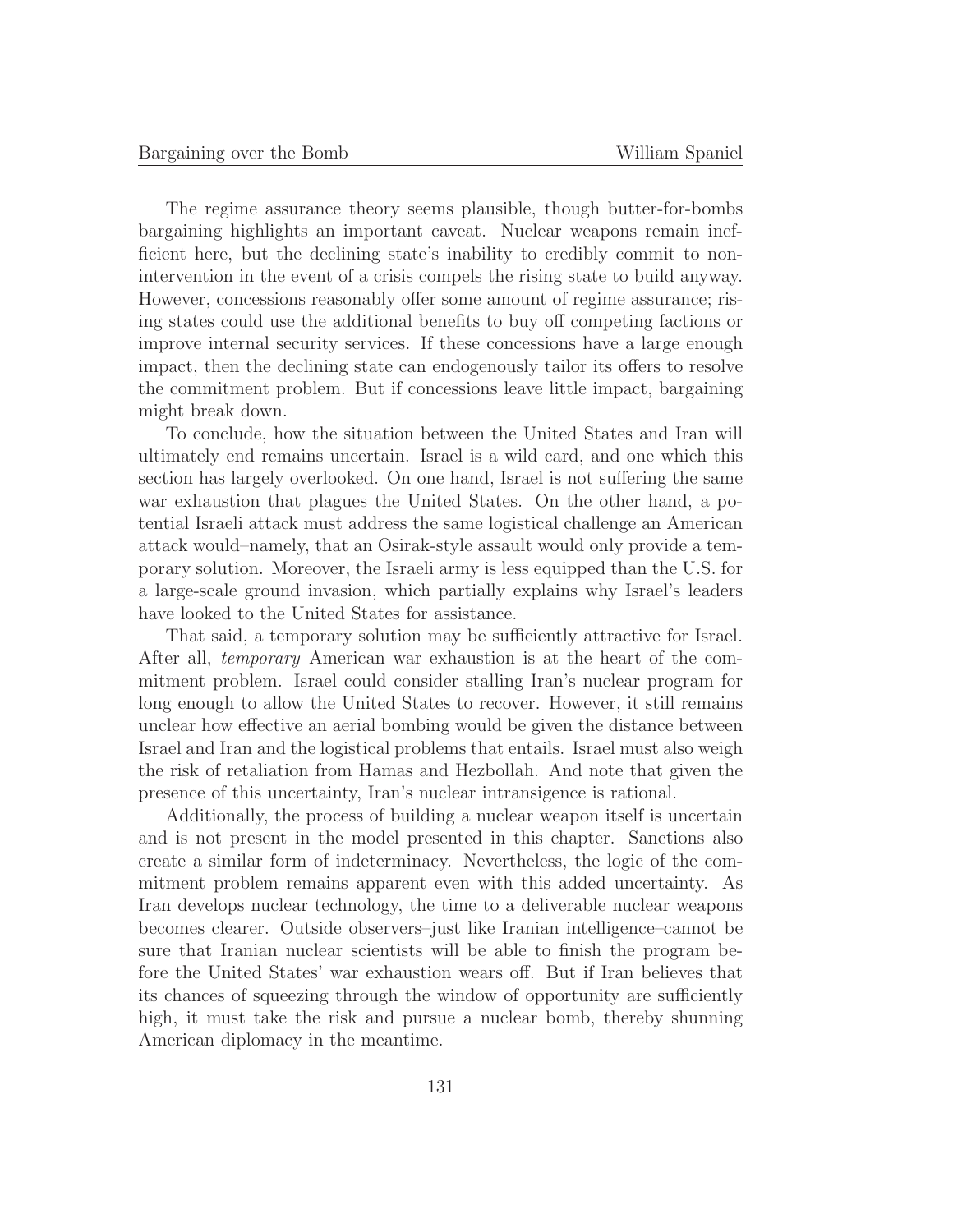## **6.3.3 Domestic Politics and the Robustness of Treaties**

Thus far, this book has analyzed nuclear proliferation using the unitary actors assumption. However, the model from this chapter has a straightforward interpretation on how domestic politics can affect international outcomes. The perceived cost of preventive war could vary from individual leader to individual leader. If such variance occurs exogenously, more peaceful leaders find themselves in the commitment problem above–they would like to buy off the potential proliferator, but the inability to ensure that future leaders will continue those concessions leads to nuclear investment.<sup>35</sup>

Such exogenous variation is plausible. Foreign policy rarely determines the outcome of U.S. presidential elections, as economic policy predominates the voter's decision making process. In the absence of an ideal candidate, voters can rationally accept inferior foreign policy as a tradeoff for stronger economic competency.

On the other hand, robust treaties that lock-in the flow of benefits to a potential potential proliferation regardless of future circumstances resolve the commitment problem. In essence, robust treaties are "sticky" in the sense that future leaders (or the state itself, in the unitary actor framework) cannot easily break the terms.<sup>36</sup> Under this logic, even though a leader might wish to overturn the treaty, past negotiations tie his or her hands. Thus, the lack of robust treaties in the war exhaustion model is a critical hidden assumption; indeed, Proposition 6.2 fails with such treaties.

Unfortunately, political scientists do not yet fully understand the determinants of stickiness, especially in security matters. Fortna (2003) and Mattes (2008) find that careful territorial restrictions insure states against shocks which might otherwise cause war. For the purposes here, land redistribution forces the declining state into accepting less attractive status quos in the future. In particular, while the declining state is suffering from war exhaustion, it could make a deep territorial concession to the rising state. After war exhaustion wears off, the declining state would have a difficult time reacquiring that land in practice, since it would have to forcibly overturn the peace to retake the area. This is in contrast to the model, which does not allow the rising state to simply ignore an offer and thereby defer the war decision to the declining state.

<sup>35</sup>Wolford (2012) makes a similar argument about the outbreak of war. See also Wolford 2007.

<sup>36</sup>See Simmons 2000 for a review of how treaties restrict future state actions.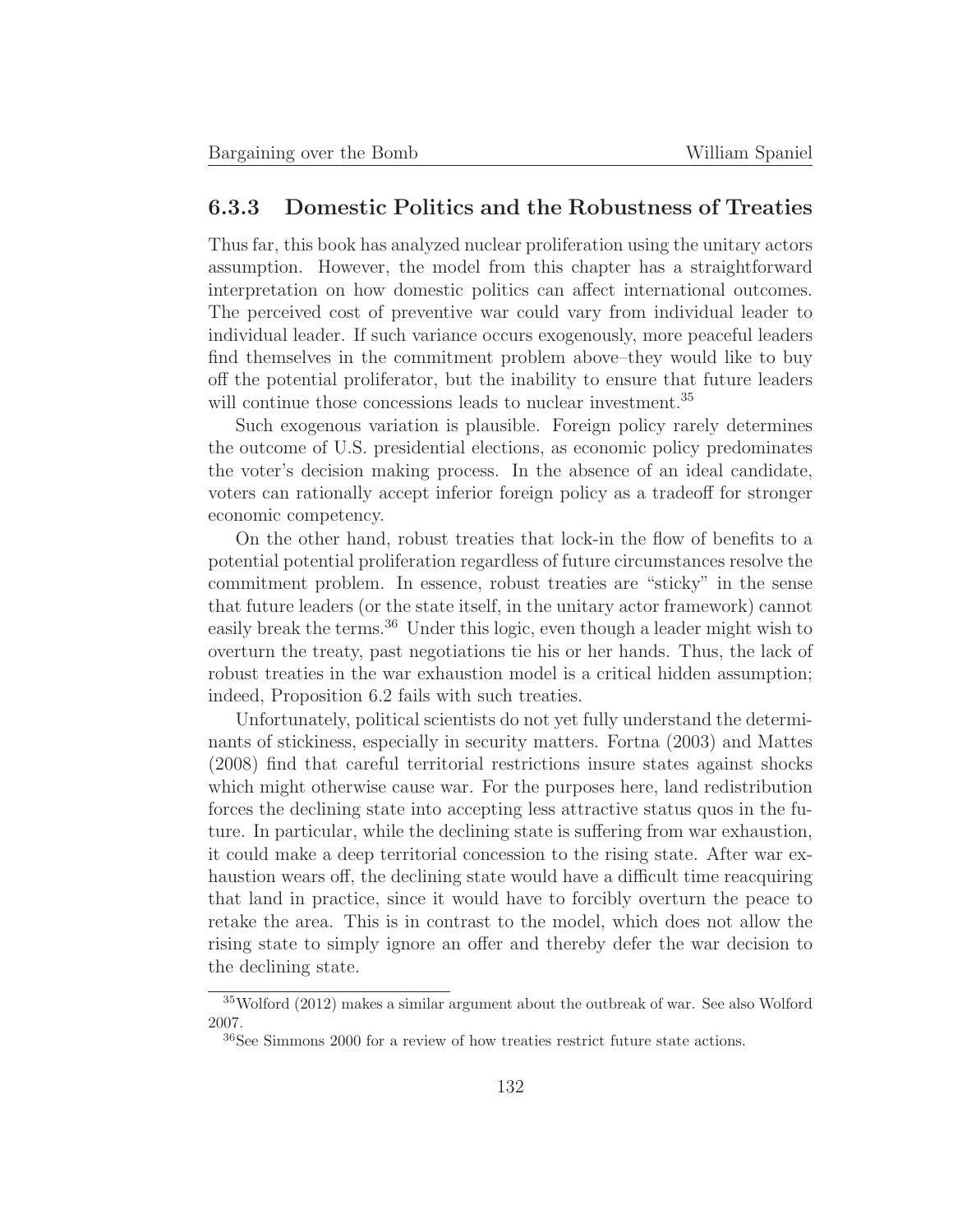Yet economic and diplomatic concessions appear remarkably fluid. If the declining state literally buys off the rising state by writing a check for some amount every year, it can easily terminate those concessions by simply not transferring the money. Because the concessions are not sticky, the rising state has very little recourse.

The conflict between the U.S. and Iran (and Israel and Iran) is not over territory but policy. In the document sent to the Bush administration in 2003, Iran explicitly sought to obtain mutual respect with the U.S., end sanctions, secure war reparations from Iraq, gain access to peaceful nuclear technology without disruption, a prisoner exchange, and obtain American assistance in capturing anti-Iranian terrorists (Parsi 2007, 341). Of these, the United States could easily annul all but the prisoner exchange and Iranian access to nuclear science. Given the non-robust bargaining environment, long-term U.S. assurances fall flat and sabotage cooperative negotiations.

In contrast, bargaining between the United States and the Soviet Union had a territorial component. After all, Washington could have conceded Berlin to Moscow during the Blockade. Even after the exhaustion from World War II wore off, the U.S. could not have feasibly reobtained Berlin without crossing a tripwire into war. Thus, the concession is sticky.

So why didn't the United States engage in Berlin-for-bombs nonproliferation diplomacy? One possibility is that the United States had two audiences– the Soviet Union and Western Europe–and could not satisfy both simultaneously. To appease the Soviet Union, the United States needed to concede Berlin or other portions of Europe. Yet, in doing so, the U.S. would send the message to Western Europe that it was an unreliable ally. Western European allies were adamant about staying in Berlin (Harrington 2012, 80-81). If the United States were to back down in this situation, it would signal to the West that portions of Europe were expendable. As a result, Washington could not simultaneously appease Moscow while saving face with its friends. Since non-sticky concessions were insufficient to resolve the commitment problem, the Soviet Union pursued a nuclear arsenal during the period of American weakness.

A second and related issue points to signaling problems with the Soviet Union exclusively. A decade later, proponents of the domino theory argued that the United States needed to stand firm in Vietnam for Washington to signal strength to Moscow (Chatagnier 2012). Failure to do so would lead to further challenges down the line, as in the chain store paradox (Selten 1978; Kreps and Wilson 1982; Walter 2006). This concern was especially salient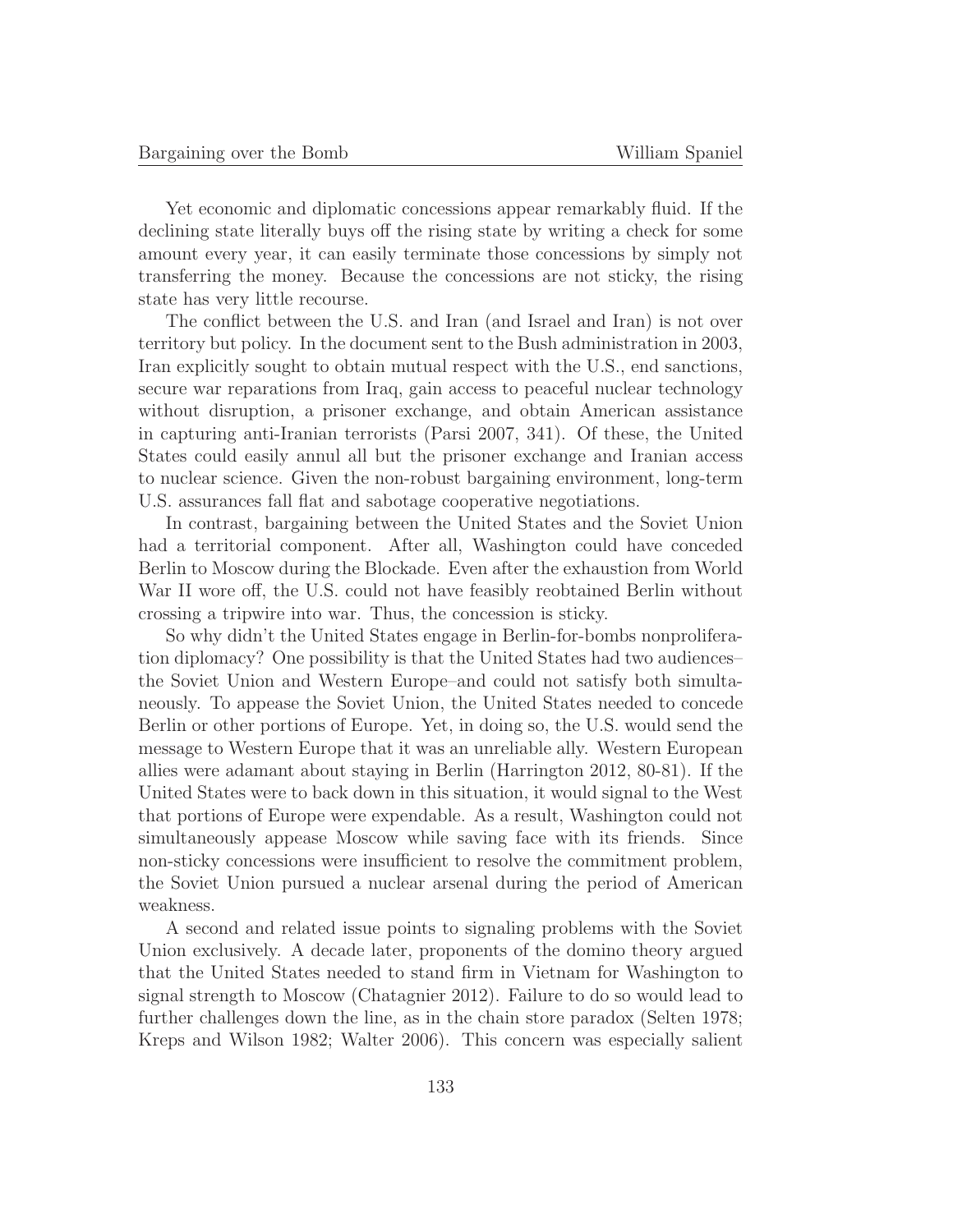after the failure of appeasement with Hitler less than a decade before (May 1975, 33). Again, this forces the United States to simultaneously pursue two mutually exclusive policies, ensuring that at least one will fail.

# **6.4 Conclusion**

This chapter analyzed the stability of butter-for-bombs agreements when the declining state's ability to launch preventive war varies over time. Although there exist settlements that leave both sides better off than had the rising state proliferated, the declining state cannot credibly commit to continue giving concessions after its war exhaustion wears off. Consequently, the rising state must invest in nuclear weapons during the declining state's moment of vulnerability to enforce future concessions later on.

Substantively, this chapter investigated the usefulness of the commitment problem theory in explaining Iranian and Soviet nuclear proliferation. Waning war exhaustion (and improving American intelligence in the Soviet case) ensured that the United States would eventually obtain a credible threat to initiate preventive war. As a result, the Soviet Union and Iran had to pursue nuclear weapons during this window of American vulnerability to ensure their security in the future.

Moving past commitment problems, the remainder of this book looks into information-based explanations for proliferation. The next chapter begins with imperfect information while the following chapter investigates incomplete information.

## **6.5 Appendix**

The appendix covers two proofs: Lemma 6.1 and Proposition 6.2.

#### **6.5.1 Proof of Lemma 6.1**

Consider equilibrium play in beginning period  $\bar{t}+1$ . From this period forward, D's cost of war  $c<sub>D</sub>(t)$  is equal to some strictly positive constant. Each of these periods is therefore identical. Consequently, Lemma 3.1 applies, since this interaction after  $\bar{t}$  is identical to the model from Chapter 3. So D offers  $x_t = p'_R - c_R$  and R accepts in the unique SPE.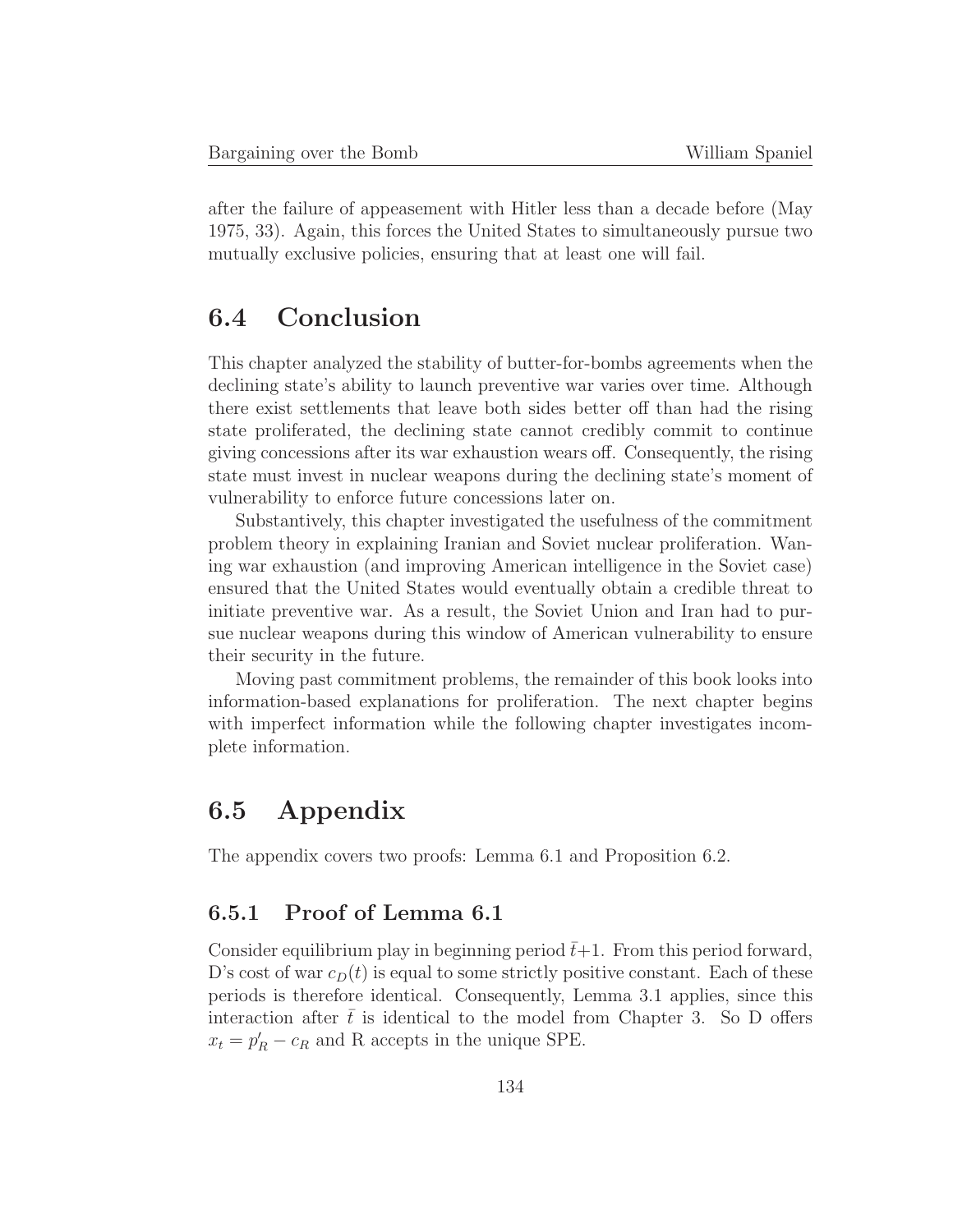Every post-shift period before  $\bar{t}+1$  has a unique cost value, so consider proof by induction for the remaining periods. Take optimal play in period  $\bar{t}$ as the base step. R's continuation value for accepting an offer equals  $p'_R - c_R$ . D's continuation value for having an offer accepted is  $1 - p'_R + c_R$ . Thus, R accepts if:<sup>37</sup>

$$
(1 - \delta)x_t + \delta(p'_R - c_R) \ge p'_R - c_R
$$

$$
x_t \ge p'_R - c_R
$$

Note that D's payoff is decreasing in  $x_t$  if R accepts, so its optimal acceptable offer equals  $p'_R - c_R$ . D earns  $1 - p'_R + c_R$  for this action. If D makes an unacceptable offer, R rejects and D earns less than  $1 - p'_R$ , a strictly smaller amount. Therefore, in equilibrium, D offers  $p'_R - c_R$  and R accepts.

For the induction step, consider an arbitrary period before  $\bar{t}+1$ . Suppose R's continuation value for accepting an offer equals  $p'_R - c_R$  and D's continuation value for having an offer accepted is  $1 - p'_R + c_R$ . The following is the unique equilibrium strategies for each such period: D offers  $x_t = p'_r - c_R$  and R accepts  $x_t \ge p'_r - c_R$  and rejects  $x_t < p'_r - c_R$ . The proof follows identically from the base case.

#### **6.5.2 Proof of Proposition 6.2**

Three lemmas which together imply Proposition 6.2. These lemmas follow the three steps informally introduced earlier in the chapter.

**Lemma 6.2.** Suppose the states enter period t<sup>\*</sup> before a power shift has occurred. Then D offers  $x_t = p_R - c_R$  in all future periods and R accepts.

*Proof*: Suppose the states enter period  $\bar{t}+1$  prior to a power shift. Then Proposition 3.1 holds.<sup>38</sup> D's value for the remainder of the game equals  $1 - p_R + c_R$  while R's is  $p_R - c_R$ .

If  $t^* = \bar{t} + 1$ , the proof is done. If not, consider proof by induction. Take the base step of period  $\bar{t}+1$ . Following Proposition 3.1, consider R's optimal response to some offer  $x_{\bar{t}+1}$ . R earns  $p_R - c_R$  if it rejects. If it accepts, it earns  $(1 - \delta)x_{\bar{t}+1} + \delta(p_R - c_R)$ . If R builds, because  $\bar{t} + 1 > t^*$ , D prevents,

<sup>37</sup>Per usual, assume R accepts when in different for the purposes of this proof. However, this is a result, not an assumption.

<sup>&</sup>lt;sup>38</sup>This subgame is the same game as the model from Chapter 3.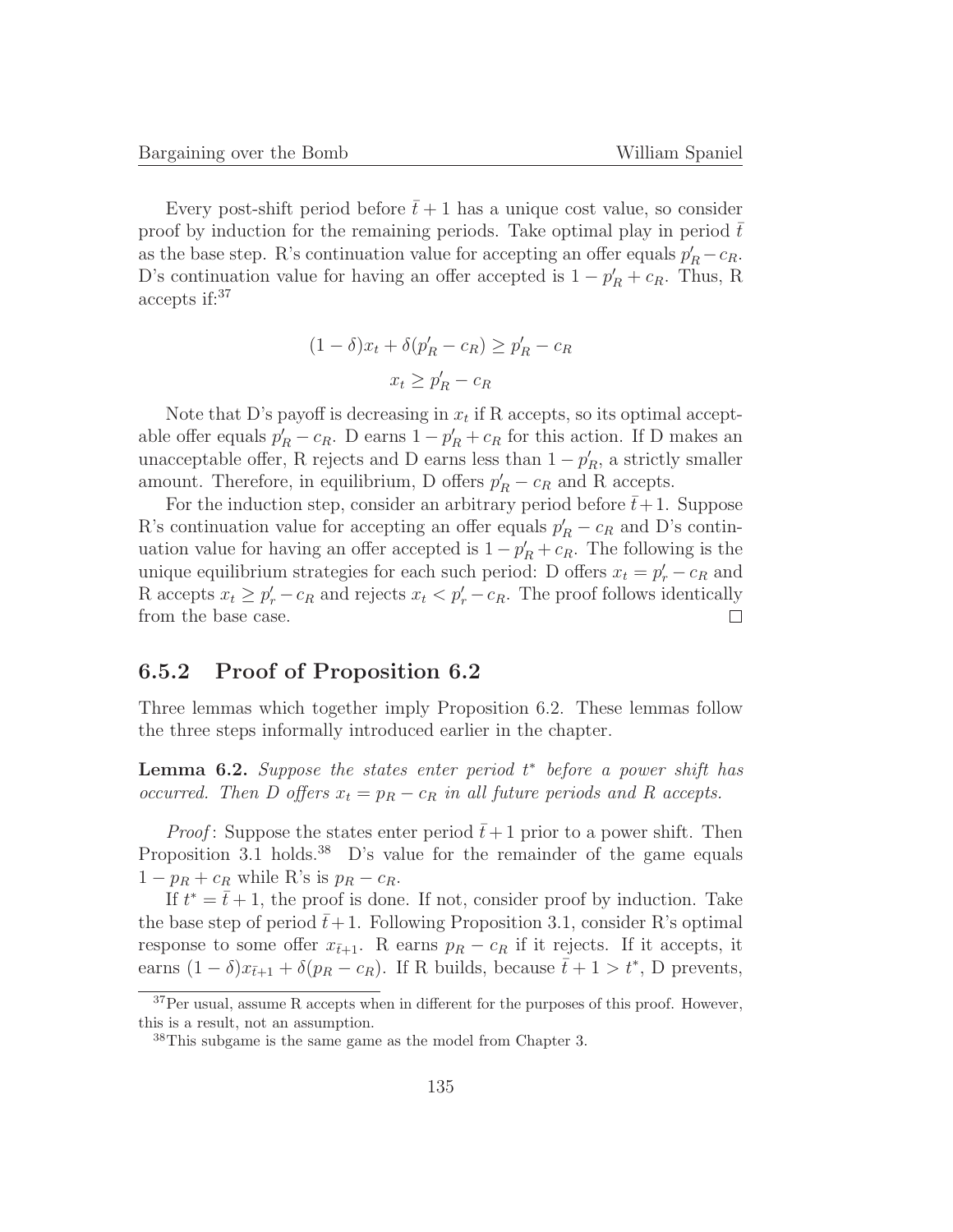and R earns  $p_R - c_R - (1 - \delta)k$ . This is strictly worse than rejecting. Thus, R accepts if:

$$
(1 - \delta)x_{\bar{t}+1} + \delta(p_R - c_R) \ge p_R - c_R
$$

$$
x_{\bar{t}+1} \ge p_R - c_R
$$

So, in equilibrium, R accepts if  $x_{\bar{t}} \geq p_R - c_R$  and rejects if  $x_{\bar{t}} < p_R - c_R$ .

Now consider D's offer decision. Since D's payoff is strictly increasing in  $x_{\bar{t}}$  if R accepts, D's optimal acceptable offer equals  $p_R - c_R$ . D earns  $1 - p_R + c_R$  for this choice. In contrast, it earns less than  $1 - p_R$  for making an unacceptable offer, which is strictly less. So D offers  $x_{\bar{t}} = p_R - c_R$ , and R accepts.

For the induction step, suppose R's continuation value equals  $p_R - c_R$  and D's continuation value equals  $1 - p_R + c_R$ . Then the task is to show that in period  $t \geq t^*$  D offers  $x_t = p_R - c_R$  and R accepts. But showing this is identical to showing the base step, so this holds.

**Lemma 6.3.** Suppose the states enter period  $t^* - 1$  prior to a power shift. Then R builds and D does not prevent.

Consider R's response to  $x_{t^*-1}$ . Note that by Restriction 6.1, D will not prevent in period  $t^* - 1$ . If R builds, it therefore earns  $(1 - \delta)x_{t^* - 1} + \delta(p'_R$  $c_R$ )−(1−δ)k. If R accepts, by Lemma 6.2 it earns  $(1-\delta)x_{t^*-1} + \delta(p_R - c_R)$ . Proposition 6.1 covered the instance where accepting is greater than building in this instance, so R prefers building. The remaining option is to reject, which yields R  $p_R - c_R$ . But, again, the parameter space ensures that R prefers building to receiving its war payoff.

Now consider D's options. No matter the offer, R builds and D does not reject. Since D's payoff is strictly decreasing in  $x_{t^*-1}$ , its optimal offer is therefore  $x_{t^*-1} = 0$ . So D offers 0, R builds, and D does not prevent. therefore  $x_{t^*-1} = 0$ . So D offers 0, R builds, and D does not prevent.

#### **Lemma 6.4.** War does not occur in pre-shift periods  $t = 1, ..., t^* - 1$ .

There are only two ways war can occur in a pre-shift period: R rejects D's offer or D prevents. Restriction 6.1 shows that if  $c_D(t) > 1-p_R-\delta(1-p'_R+c_R)$ , then  $D$  prefers advancing to preventing in period  $t$ . But note that Restriction 6.1 also gives that  $c_D(t^* - 1) > 1 - p_R - \delta(1 - p'_R + c_R)$ . Given that  $c_D(t)$ is strictly decreasing from 1 to  $\bar{t} - 1$ , it must be the case that  $c_D(t)$  >  $1 - p_R - \delta(1 - p'_R + c_R)$  holds for all  $t < t^*$ . Thus, D can never prevent in equilibrium during these periods, since advancing is a profitable deviation.